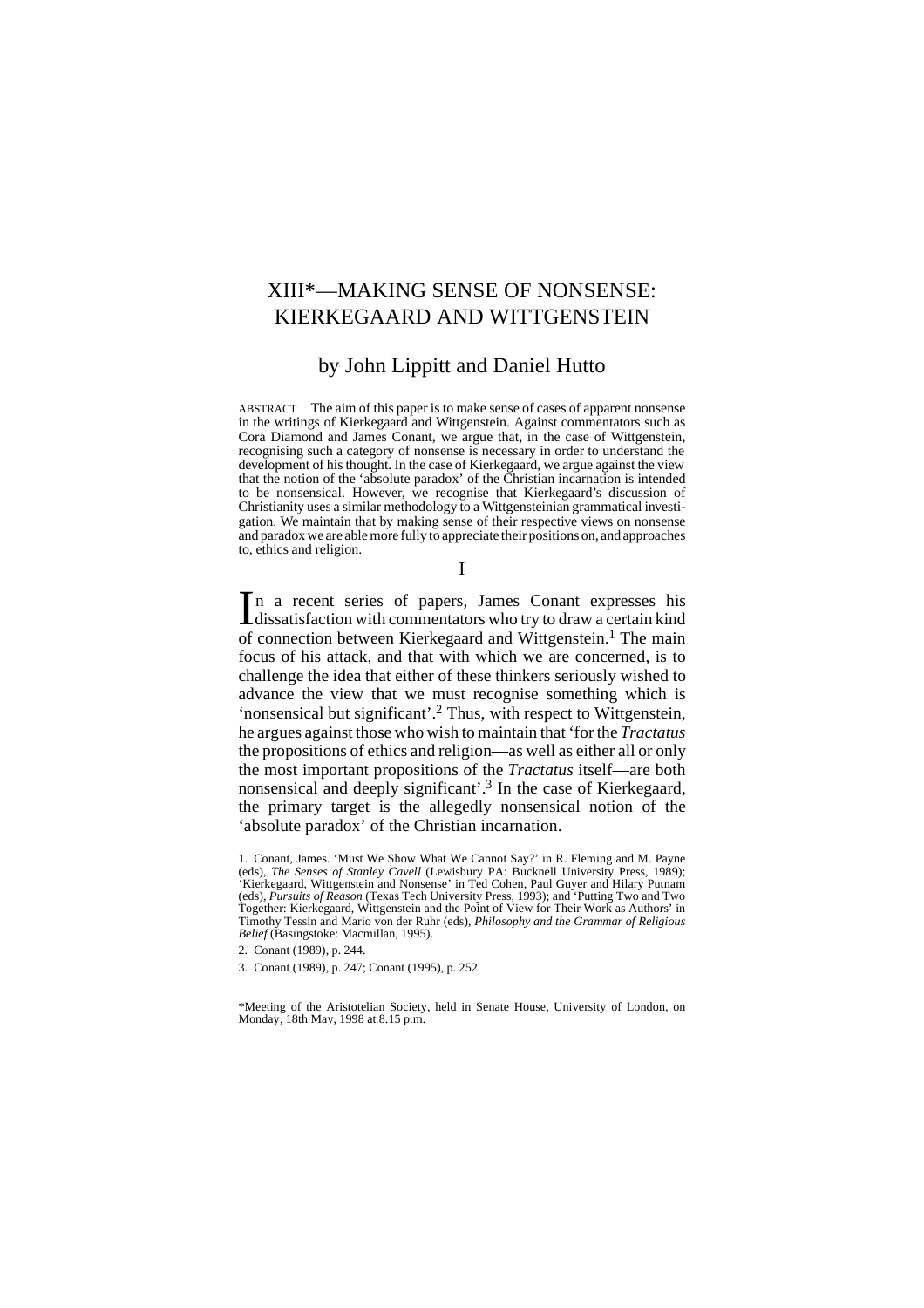The aim of this paper is to make sense of these cases of apparent nonsense in the writings of these thinkers in such a way that reveals a more illuminating link between them. In doing so, we recognise the corrective value of some aspects of Conant's interpretative position. Nonetheless, in our view his reading, in places, is inadequate and too extreme. We begin by challenging Conant's reading of the early Wittgenstein, which underpins his understanding of the character of nonsense.4

#### II

A familiar way to read the Wittgenstein corpus is to see it as split into two periods during which two radically different accounts of the nature of language are advanced. Such great emphasis is often placed on this shift that it is common to speak of two 'Wittgensteins', the early and the late. Let us call this the 'doctrinal interpretation', as it suggests that what is important for the study of his work are his doctrines concerning language. Conant objects to this way of approaching the writings on the grounds that it cannot be squared with Wittgenstein's methodological claim that philosophy 'is not a body of doctrine'.5 He agrees with Cora Diamond who maintains that the doctrinal interpretation fails 'to take seriously what Wittgenstein says about philosophy itself'.6 With respect to his early thought, it inevitably generates what she regards as the 'chickening out' response, by which the *Tractatus* is treated as containing 'numerous doctrines which Wittgenstein holds cannot be put into words'.<sup>7</sup> In contrast, to be consistent with his avowed method, which is to clarify by means of charting the limits of sense from the inside, we must give up the idea that any doctrines were ever advocated.<sup>8</sup> Her recommendation is that

- 4. Although this paper is a collaborative effort, sections II and III were composed by Daniel Hutto, and sections IV and V by John Lippitt. Hence the changes between first person plural and singular within the paper.
- 5. Conant (1989), pp. 248, 266. Cf. also Ludwig Wittgenstein, *Tractatus Logico-Philosophicus*, trans. Pears, D. and McGuiness, B. (London: Routledge, 1922), 4.114.
- 6. Cora Diamond, *The Realistic Spirit: Wittgenstein, Philosophy and the Mind*. (Cambridge, MA.: MIT Press, 1995), p. 18.

8. *Tractatus*, 4.112.

<sup>7.</sup> Diamond, (1995), pp. 181–182, p. 194. For this reason, she is openly hostile to standard readings because 'the attempt to take the *Tractatus* as metaphysical in a straightforward sense (as in Norman Malcolm's *Nothing is Hidden*) yields plain nonsense or plain selfcontradictions' (p. 19).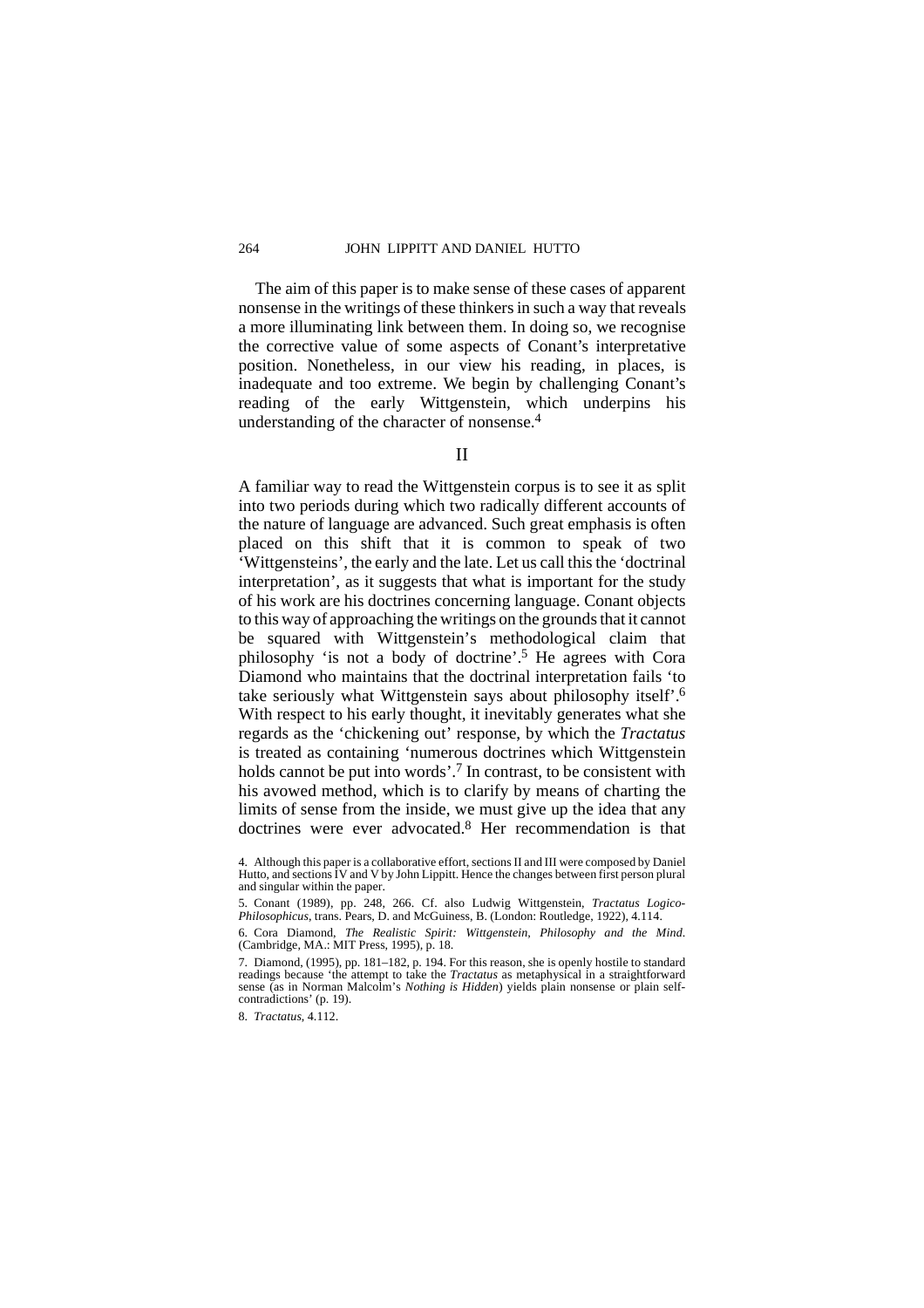insofar as the *Tractatus* gestures towards something metaphysically external to language, we must read it in an ironic sense.9 In her view 'the notion of something true to reality but not sayably true is to be used only with the awareness that it itself belongs to what has to be thrown away'.<sup>10</sup> Her proposal, which Conant endorses, is that we adopt an austere (or resolute) reading which sees the *Tractatus* in terms of its therapeutic project.

Under the auspices of what I dub the 'therapeutic interpretation', Conant is thus wont to 'insist upon a greater continuity in [Wittgenstein's] work than most previous commentators have allowed'.<sup>11</sup> He qualifies and amplifies this remark by suggesting that we find in 'his later practice a significant continuity in aim along with an equally significant discontinuity in the form of the investigation through which this aim is prosecuted'.12 The point is that the continuity in aim, during all periods, is 'to take the reader from a piece of disguised nonsense to a piece of undisguised nonsense'.13 Consequently, both Conant and Diamond adopt the line that Wittgenstein's view of nonsense remained constant throughout his philosophical career. All nonsense was from beginning to end simply 'garden-variety' gibberish.<sup>14</sup>

There is much that is admirable in this reading—both as a corrective and, especially in Conant's case, as a means of getting us to focus on largely neglected issues in Wittgenstein studies such as the character of his authorship.15 Excitingly, it makes the early writings as important as the later ones insofar as it is their shared end that matters. However, if taken to extremes, the therapeutic interpretation obscures some important aspects of the development

11. Conant (1989), p. 246.

12. Conant (1995), p. 249. *Prima facie* support is lent to Conant by Wittgenstein's remark that 'There is not a philosophical method, though there are indeed methods, like different therapies.' Ludwig Wittgenstein, *Philosophical Investigations*, trans. Anscombe, G.E.M., (Oxford: Basil Blackwell, 1953), §133.

13. Conant (1995), p. 250, Cf. also *Investigations*, §§ 119, 464.

14. Conant remarks on the impossibility of there being different types of nonsense: Conant, (1989), pp. 252, 253, 261. And Diamond says: 'for Wittgenstein there is no kind of nonsense which is nonsense on account of what the terms composing it mean—there is as it were no positive nonsense' Diamond, (1995), pp. 106, 112. She goes on: 'I should claim that [this] view of nonsense...was consistently held to by Wittgenstein throughout his writings, from the period before the *Tractatus* was written and onwards' Diamond (1995), p. 107.

15. Cf. Conant (1995), pp. 269–271.

<sup>9.</sup> Cf. Diamond, (1995) p. 19, p. 201.

<sup>10.</sup> Diamond (1995), p. 182.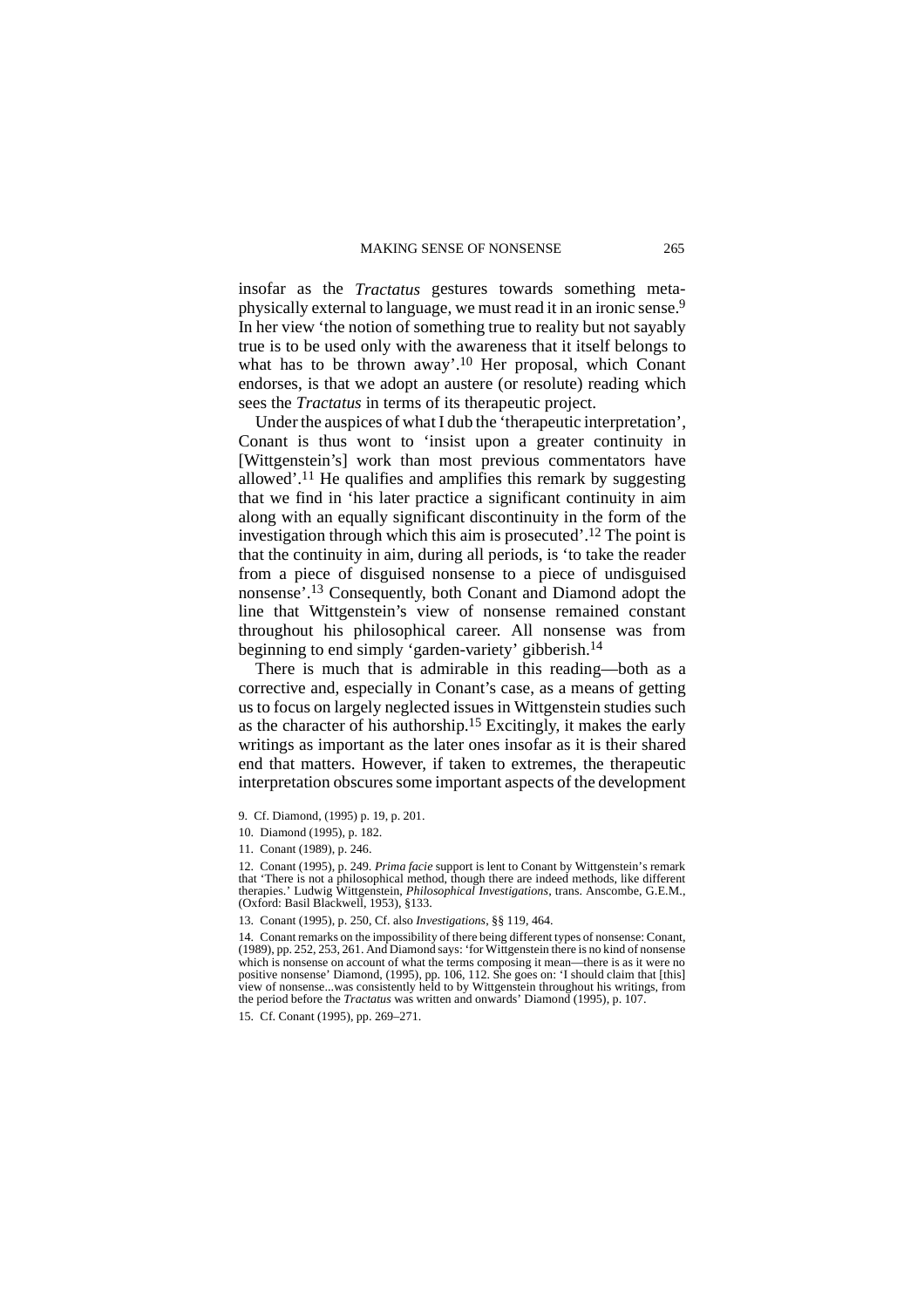of Wittgenstein's thought. Moreover, in doing so it can obscure the very character of his thought, in a different but equally bad way as the more standard doctrinal interpretation. I will make a case for this by considering the different places and different ways in which nonsense is important in the Tractatus.

### III

Notoriously, Wittgenstein says at the very close of the *Tractatus*:

6.54 My propositions serve as elucidations in the following way: anyone who understands me eventually recognises them as nonsensical, when he has used them—as steps—to climb up beyond them. (He must, so to speak, throw away the ladder after he has climbed up it).

Read uncritically these remarks suggest that, as a work of philosophy, the *Tractatus* attempts to say what cannot be said. In one sense, it uses words in an intelligible way; yet according to its own account of sense, it must be nonsense. If we understand (and accept) what its propositions seemingly say, and especially those concerning the way in which propositions 'picture' reality, then we will realise that the entire book is an attempt to say what cannot be said. Its propositions are improper. This is because any genuine proposition pictures some possible state of affairs—a state of affairs which may or may not hold in the world. That is the general condition in order for a proposition to have a sense. But the propositions of the *Tractatus* are not of this kind. We cannot imagine a possible (Tractarian) world in which they are not the case. They tell us things like: the substance of the world resides in simple, indestructible objects; these objects combine to create states of affairs; the states of affairs which actually hold are the facts of the world; and so on. For this reason they are, strictly speaking, nonsensical. Put another way, if we take such 'propositions' very seriously (i.e. believe their apparent content) then they reveal to us that we must not treat them seriously (i.e. not like genuine propositions).<sup>16</sup>

Given this, we are in a position to consider two possible readings of the book's internal revocation. The purely therapeutic reading provides a way of making sense of Wittgenstein's plea that we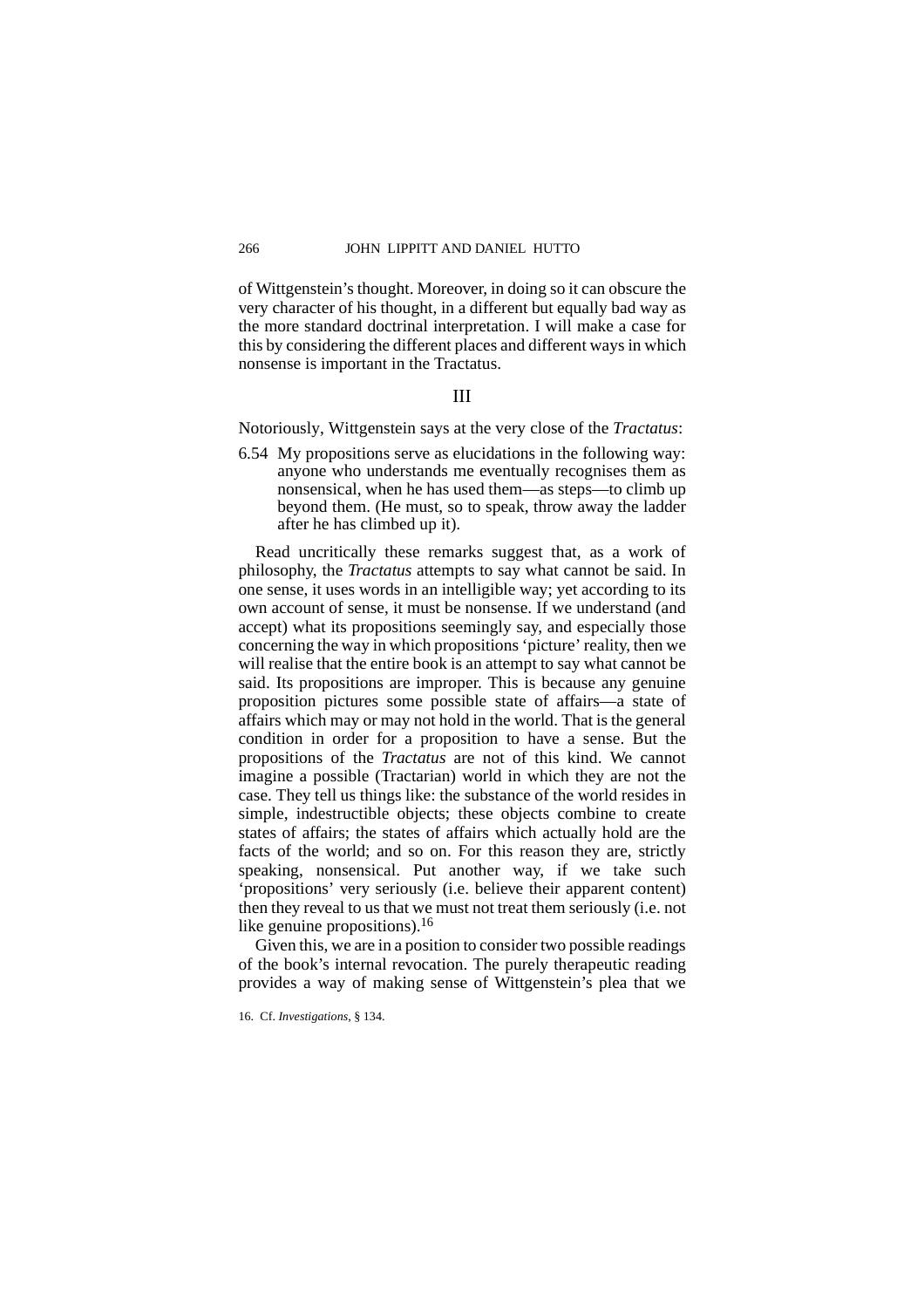'must throw away the ladder' without committing us to the idea that the work had culminated, as is standardly thought, in an unreconcilable paradox. Diamond sees the key to these remarks in the sentence: 'anyone who understands me eventually recognises them as nonsensical'. She makes great play of the fact that Wittgenstein writes about understanding *him* as opposed to the propositions of the *Tractatus* itself.17 She claims that the remarks in the preface and in the last section act as part of the 'frame' of the book; instructions for reading it.<sup>18</sup> The remarks at the beginning tell us that the project is to set a limit to what can be said wholly from the inside of sensible language. Similarly, on her view the closing remarks come over as a final reminder of his message—for those who might be tempted, despite his rare internal indications, to misunderstand his project and purpose. On the purely therapeutic reading, he self-consciously employs a 'strictly incorrect' method for therapeutic purposes.19 The aim is to get his readers to see the impossibility of 'traditional' philosophy by first letting them 'imagine' they can find sense in its pseudopropositions and then by pulling away the rug. It is a question of giving them enough rope. $20$ 

It is interesting in this regard that despite having an aim which is continuous throughout all his writings, Wittgenstein alters his later approach so substantially (as Conant admits). For we may ask: Why he has he abandoned the 'strictly incorrect' method for the less deceptive one of offering up reminders?21 Why does he tell us in the preface to the *Investigations* that '...since beginning to occupy myself with philosophy again, sixteen years ago, I have

19. Diamond (1991), p. 65.

21. *Investigations*, §§ 127, 89, 90.

<sup>17.</sup> Diamond, 'Ethics, Imagination and the Method of Wittgenstein's *Tractatus*' in *Bilder der Philosophie*, Heinrich, R. and Vetter, H., eds. (Wien: R. Oldenbourg Verlag, 1991) p. 57. 18. Diamond (1991), pp. 55, 57. Conant also discusses the 'frame' of the *Tractatus* and Kierkegaard's *Postscript* in Conant (1995), pp. 285–293. Technically, however there are straightforward problems with this kind of proposal as a proposition numbered 6.54 would appear to be *near* the conclusion but not the conclusion itself. Similarly, if we revoke all but the 'frame' how then can we take seriously other internal remarks about the nature of philosophy itself which are definitely in the centre of the book?.

<sup>20.</sup> As Koethe, who takes the sentences of the *Tractatus* seriously, notes: 'On her account, the *Tractatus* does *not* attempt to articulate a metaphysical and semantic theory of the nature of language....Wittgenstein's aim is to subject the notions figuring in that ostensible articulation—states of affairs, objects, logical form, and so on—to "a destabilization from the inside" in a effort to demonstrate their literal incoherence' Koethe, John. *The Continuity of Wittgenstein's Thought* (Ithaca: Cornell. 1996), p. 37.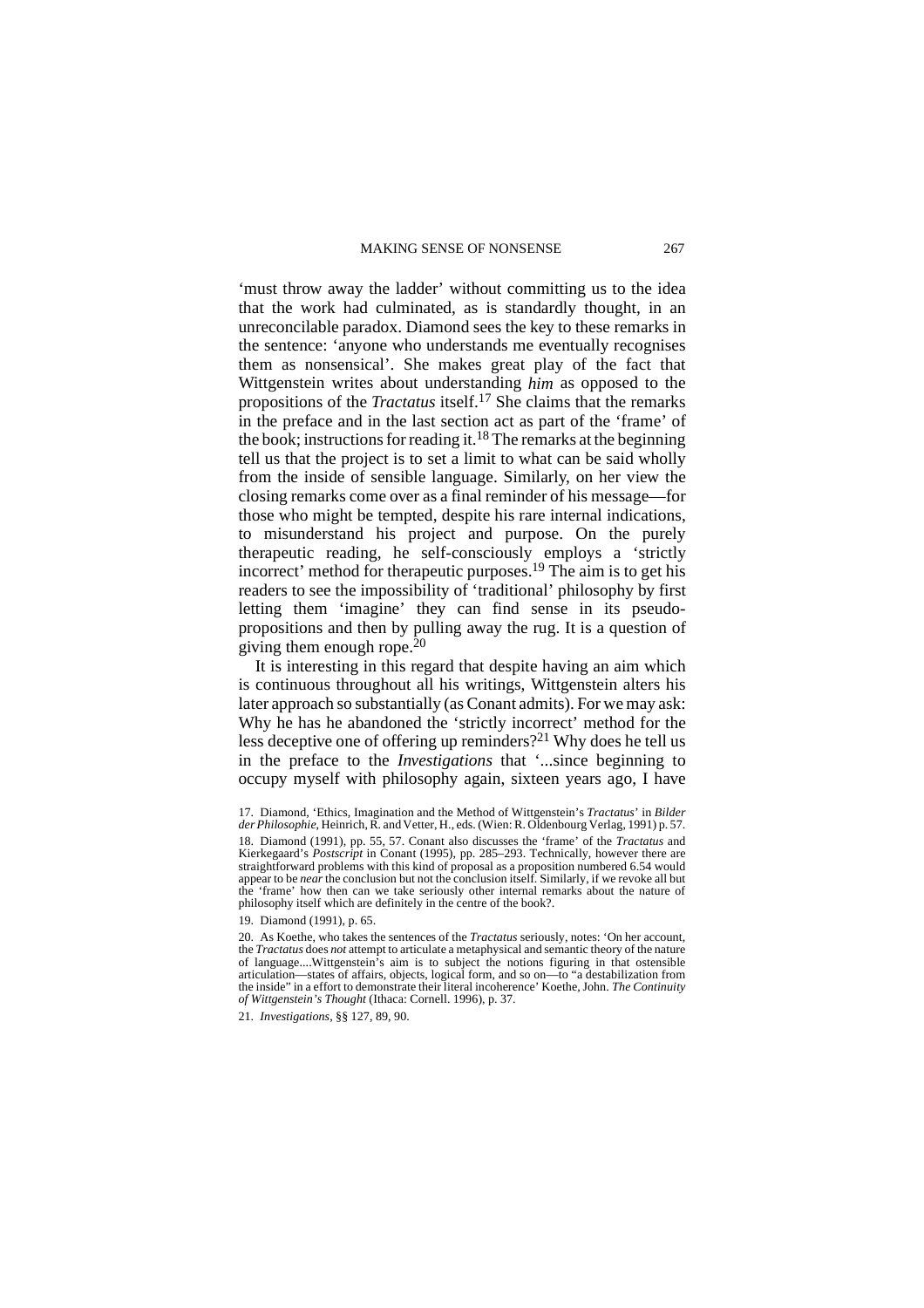been forced to recognize grave mistakes in what I wrote in that first book'?22 Which mistakes are present in what he had *written* in the *Tractatus*?23 Why has his style changed so drastically while his aim remained wholly intact? Why is he using ordinary sentences, questions, paragraphs and short passages instead of neatly numbered propositions? I believe it isn't possible for the purely therapeutic view to provide adequate, principled answers to these questions by appeal to what we know of Wittgenstein's life and work.

However, if we read Wittgenstein's remark at 6.54, not as a note of guidance but as revealing a problematic conclusion, we can then regard it as a spur for his future development and an impetus for the refinement of his philosophical approach.24 On the developmental view the revocation is a realisation of a tension that is genuinely present in his philosophy. He had uncritically inherited views about the essence of language as being representative of the factual which resulted in his vision of the general form of the proposition.<sup>25</sup> But such a view is at odds with the transcendental way in which the *Tractatus* is written. On such a reading the book is a great first attempt to deal with these issues systematically—but it is an imperfect work; one which fights against itself. This is not a simple re-statement of the doctrinal reading. The developmental reading attempts, in an explanatory mode, to identify the continuities and discontinuities in Wittgenstein's thought which other readings either play down or ignore completely.26

One might wonder: How does this square with Wittgenstein's claim that 'philosophy is not a body of doctrine'; a remark upon which both Conant and Diamond place great emphasis? I would argue that if Wittgenstein genuinely recognised the paradox of his

22. *Investigations*, p. viii.

23. Cf. *Investigations*, §§ 89, 92, 96, 98, 105, 107, 108, 114, 115.

24. Cf. Hutto, 'Was the Later Wittgenstein a Transcendental Idealist?' in *Current Issues in Idealism*, Coates, P. & Hutto, D. eds. (Bristol: Thoemmes Press. 1996), p. 147.

25. Cf. *Tractatus*, 3.318.

<sup>26.</sup> As Conant notes, '...according to a reasonably standard history of the development of Wittgenstein's thought, "grammar" is precisely what is supposed to replace "logic" as one moves from the early to the later. The usual way of picturing the history of these matters is to assume that the early Wittgenstein—given the philosophical centrality he attributes the Frege–Russell formalism—would be hostilely disposed to his later conception of "grammar"...I am inclined to think a great deal is lost if one underrates the continuities here.' Conant (1989), p. 258.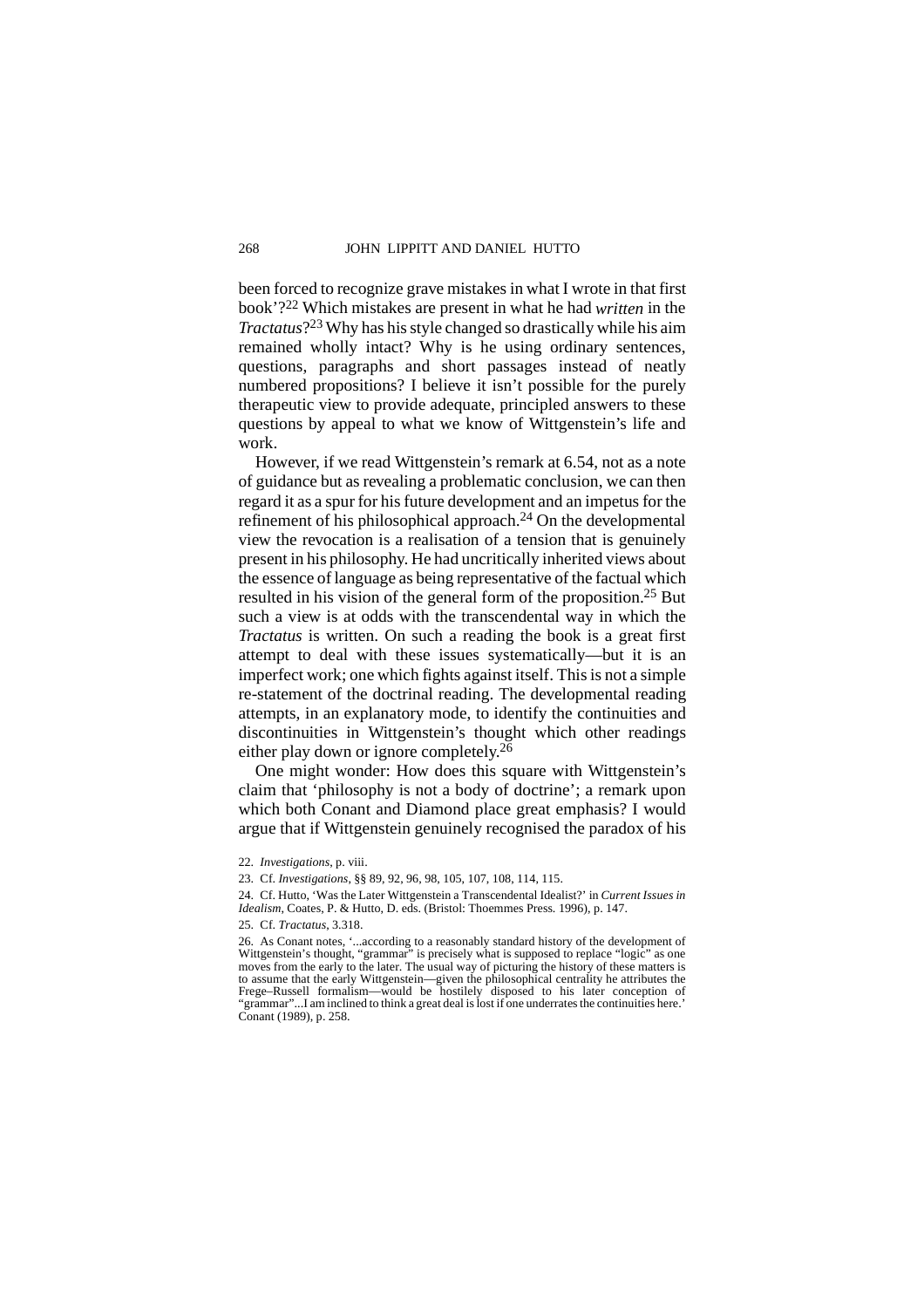account then he must also have recognised that it was impossible for philosophy to advance any doctrines which were not strictly nonsense. Perhaps, then, the less than perfect solution would be just what Conant and Diamond deny, that he wished his readers to understand both what the *Tractatus* was trying to say while accepting its self-destructive nature. It could still act as cure to all forms of traditional philosophy in this way. This reading, which regards him as aware of the tension, is also consistent with the fact that he should express himself by asking his readers to understand *him* rather than the pseudo-propositions found in his book. It should also help to explain at least some of the changes in the direction and style of his later philosophy.27

Apart from raising the issue in his closing remarks, Wittgenstein critically deploys his position on nonsense in his attack on the view that logical constants represent objects.28 As Peterson notes, that there are 'no such objects' is indeed his fundamental thought (*Grundgedanke*).29 His analysis of the so-called 'propositions' of logic reveals them to be, strictly speaking, without sense. In the prelude to his attack on 'logical objects', he introduced the idea of 'formal concepts' to contrast with our notion of proper concepts. He writes:

4.126 When something falls under a formal concept as one of its objects this cannot be expressed by means of a proposition.

The thought is that the nature of a formal concept can only be shown in the way it is *employed*. It not something which can be expressed by propositions (which picture states of affairs).

4.1272 Thus the variable name 'x' is the proper sign for the pseudo-concept object.

<sup>27.</sup> This is consistent with other attempts to chart the development of Wittgenstein's thought through his 'middle period'. For example it does not contradict the fact, as Finch notes, that 'Judging from the posthumously published *Philosophical Remarks* and *Philosophical Grammar*, Wittgenstein moved with almost agonizing slowness to the new position that language makes sense only as it is altogether intertwined with different kinds of activities.' Henry LeRoy Finch, *Wittgenstein: The Later Philosophy: An Exposition of the 'Philosophical Investigations'* (New Jersey: Humanities Press, 1977), p. 4.

<sup>28.</sup> Cf. Diamond (1995), p. 204.

<sup>29.</sup> Donald Peterson, *Wittgenstein's Early Philosophy: Three Sides of the Mirror.* (Toronto: University of Toronto Press, 1990), p. 48. Cf. also, Brian McGuinness, 'The *Grundgedanke* of the *Tractatus*' in *Understanding Wittgenstein,* Royal Institute of Philosophy Lectures, vol. 7, 1972/73 (London: The MacMillan Press, 1976). pp. 49, 50. Cf. also Finch (1977), p. 5.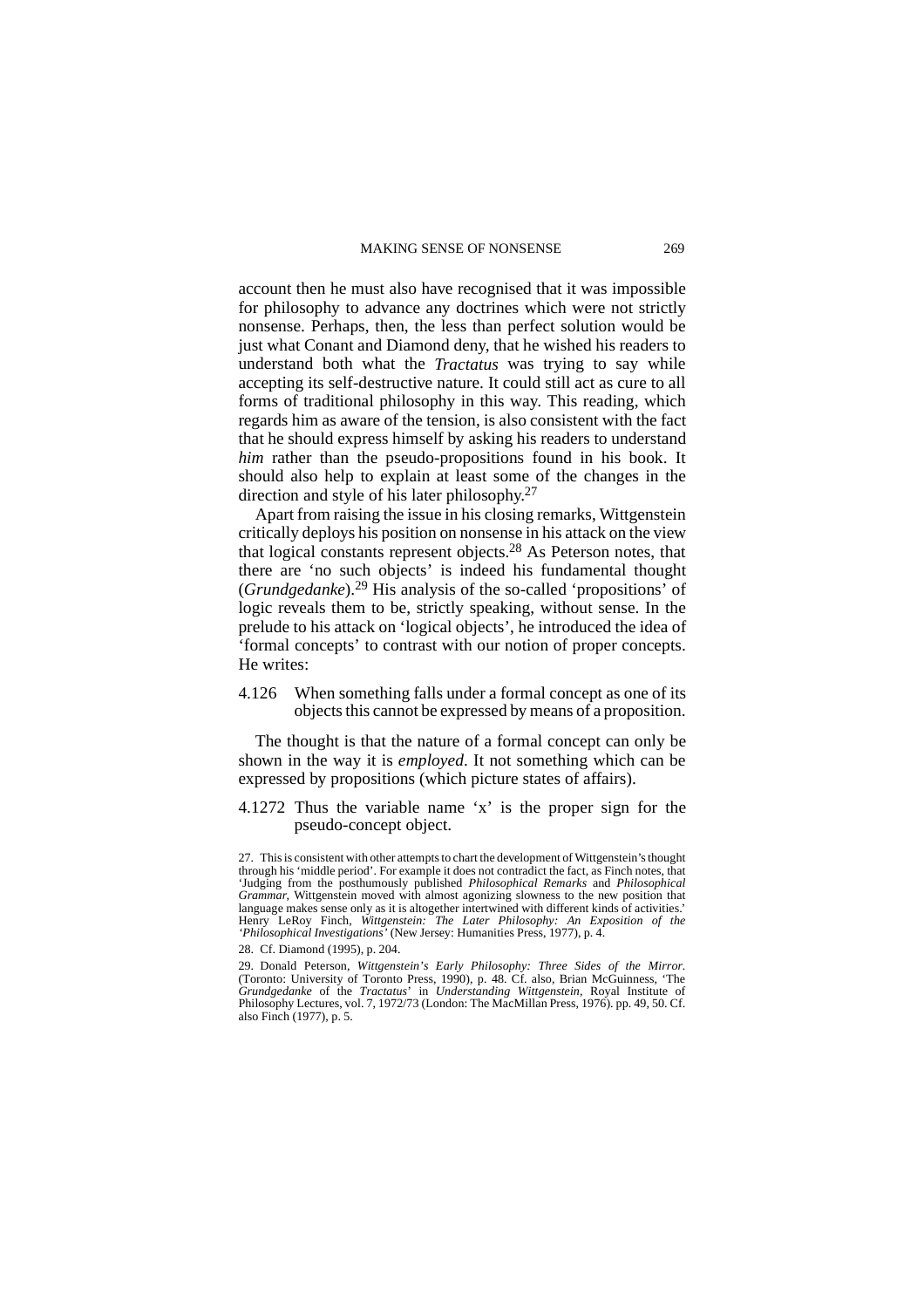What Wittgenstein is telling us is that there is no 'thing' that the apparent name 'object' (or variable, x) goes proxy for. There is no super-object of a Platonic character which answers to the name. Our understanding of the general term 'object' is revealed or shown in the employment we make of the logical variable in relation to the kinds of genuine objects which can substitute for that variable. Likewise, the components of the so-called propositions of logic are to be regarded as purely formal in this sense as well. Logical 'names' have no corresponding objects and logical 'propositions' picture no states of affairs.

The point, again, is that this only makes sense against the backdrop of the 'picture theory' of sense which articulates the conditions for the possibility of representation inherent in the way factual language operates. Hence, we might also see his 'fundamental thought' as amounting to the claim that the 'propositions' of logic are non-representational (or to borrow Peterson's phrase—syntactic).<sup>30</sup> He appeals to alternative notations so as to show us how symbolism can obscure what is most important in understanding the nature of logic; that is its purely 'formal' character. To achieve this he makes us focus on the use of logical symbols in order to prevent us from mistakenly thinking of them in terms of their capacity to represent.

Here, the therapeutic reading is apposite and the developmental view is in concordance. It is in these sections that we can best see at work Wittgenstein's idea that philosophy is an activity of clarification with the aim of avoiding philosophical nonsense. Here, in a genuine way, the real continuity between the early and later works is visible.<sup>31</sup> For example, read developmentally, it may be that it is an expansion of this 'fundamental thought' that drives the later Wittgenstein to reject the idea that language has a general form altogether and to adopt a conception that directs us to focus instead on the use of language in particular contexts.

This idea is particularly compelling when we consider the importance he places on devising alternative language games as a philosophical tool.32 We are asked to imagine situations in which

<sup>30.</sup> Peterson (1990), p. 47.

<sup>31.</sup> Cf. Koethe (1996), p. 2.

<sup>32.</sup> In 1948 Wittgenstein writes: '...Nothing is more important for teaching us to understand the concepts we have than constructing fictitious ones.' *Culture and Value*, ed. Von Wright, G.H., trans. Winch, P. (Chicago: University of Chicago Press. 1980), p. 74e.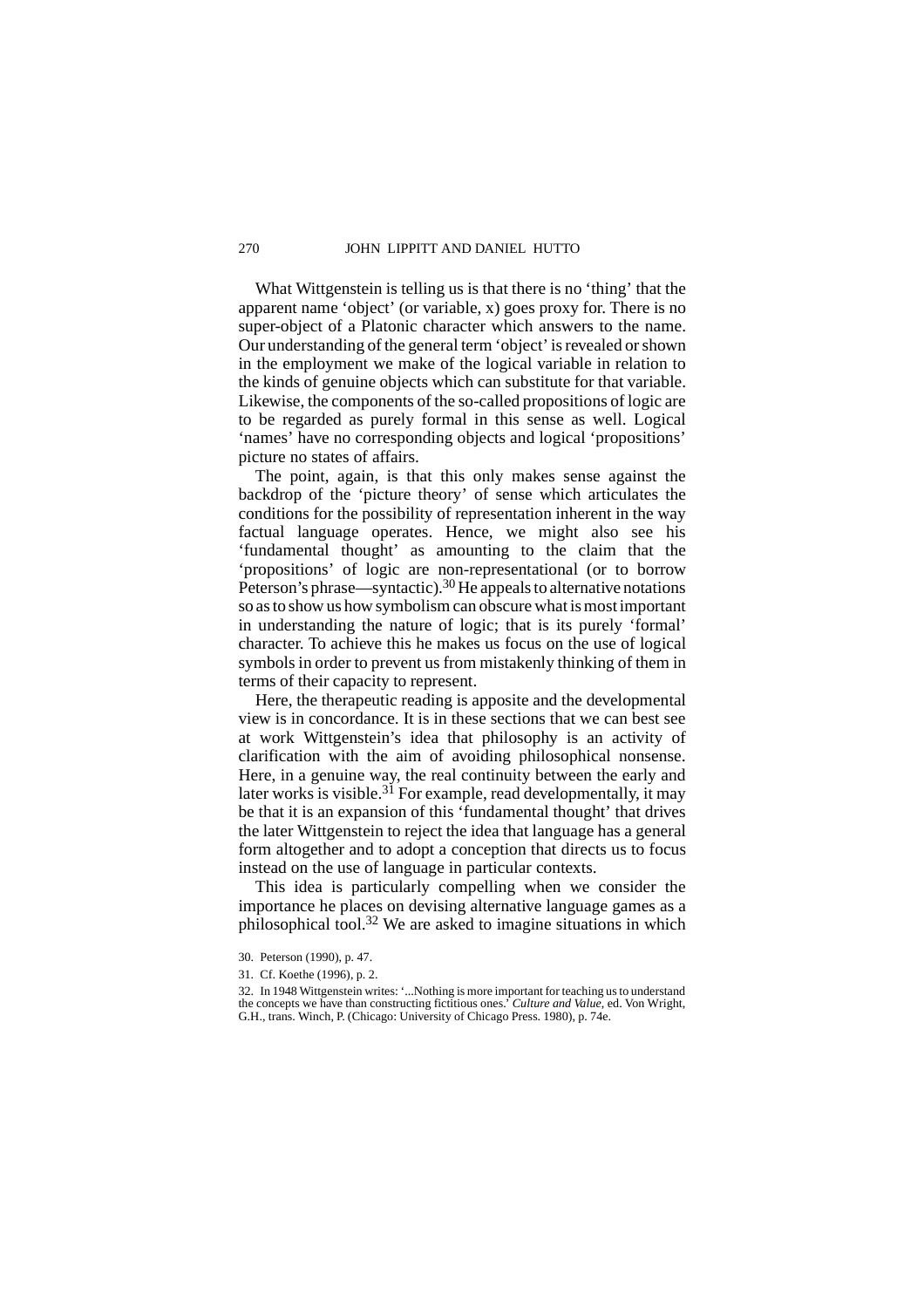'others' use concepts differently for the express purpose of getting a clear view of the grammar of our language.33 Consider, for example, why he introduces us to the possibility of other language games which might surround the concept pain as in the extreme case described in *Zettel*. He imagines a tribe which employs two different concepts of pain—'one is applied where there is visible damage and is linked with tending, pity etc. The other is used for stomach-ache for example, and is tied up with mockery of anyone who complains'.<sup>34</sup> Accordingly, unless members of this tribe can locate some kind of outer bodily damage they will not regard the person as experiencing what-we-would-call-'pain'. Their notion of what counts as pain cuts much more finely than would ours. Or as Wittgenstein puts it they 'have concepts which cut across ours'.<sup>35</sup> I claim that one of his vital aims in encouraging us to engage in these exercises of imagination is to get us to realise that: 'We are not analysing a phenomenon (e.g. thought) but a concept (e.g. that of thinking), therefore the use of the word'.36

Compare this to the deployment of alternative logical notations, in the central sections of the *Tractatus*, in order to cure us of the practice of mythologising logical objects. The truth-tabular analysis is meant to reveal the misleading nature of the symbolism of Russellian notation. The truth tables are devices for showing that the signs for logical connectives do not correspond to anything. For instance, the so-called logical relation 'if p then q' can be represented by using the truth table as an alternative sign. Representing 'if p then q' in the form of a truth table removes the temptation to think that there are logical objects in some

<sup>33. &#</sup>x27;The language games are rather set up as objects of comparison which are meant to throw light on the facts of our language by way not only of similarities, but also of dissimilarities.' *Investigations*, §130, Cf. also §122.

<sup>34.</sup> Wittgenstein, *Zettel*, 2nd ed., eds. Anscombe, G.E.M. and Von Wright, G.H., trans. Anscombe, G.E.M., (Oxford: Basil Blackwell, 1967), §380.

<sup>35.</sup> *Zettel*, §379. For a fuller discussion of this case and the use of these imaginary language games see Hutto (1996), pp. 128–129.

<sup>36.</sup> *Investigations*, § 383, Cf. also §§ 194, 196. This is not to say that this was the only use of imaginary language games in his later writings. For a full discussion of this see David Cerbone's 'Don't Look but Think: Imaginary Scenarios in Wittgenstein's Later Philosophy' *Inquiry*, vol. 37, no. 2 (1994) pp. 159–183. Furthermore, this way of understanding his later approach makes sense of his wholesale rejection of the view of psychological language as representational which sponsors a mistaken picture of the reified mind. For a fuller discussion of this see Hutto, 'Consciousness Demystified: A Wittgensteinian Critique of Dennett's Project' in *The Monist: The Mind in Wittgenstein's Later Philosophy*, vol. 78, no. 4. (1995), pp. 467–468, 474–477.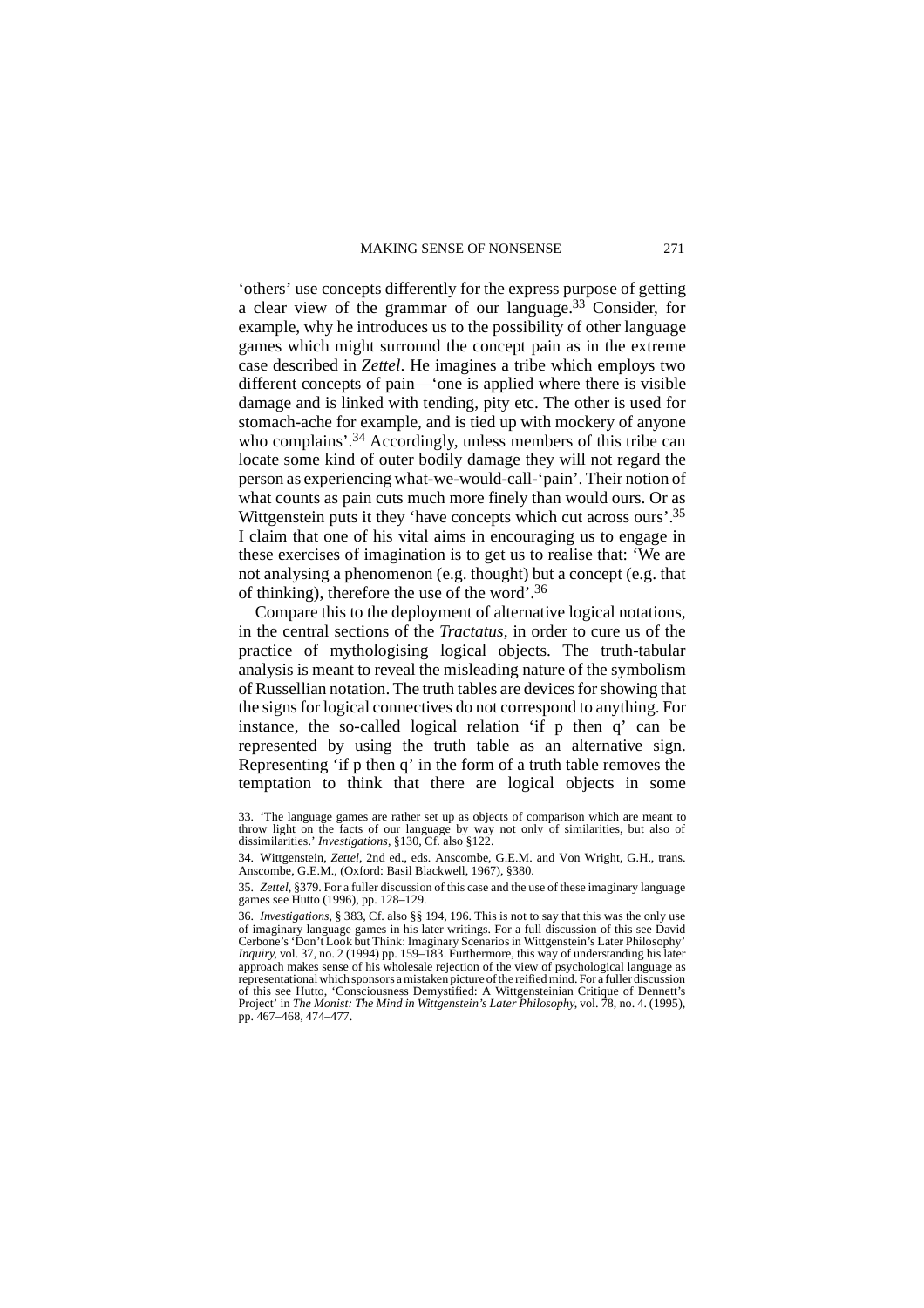'transcendental realm'.37 The point is that if we see Wittgenstein as expanding the scope of this kind of approach to include all forms of symbolism (i.e. ordinary words and names, etc.) in his later period, then the 'developmental reading' is no less consistent with his occasional remarks about the nature of 'proper' philosophical method than the purely therapeutic reading. In both periods all genuine grammatical investigations have the aim of clarifying; getting a clear view.<sup>38</sup> The attention to logical symbolism, like the attention to our everyday use of language, is designed to prevent the bewitchment of our intelligence by language.<sup>39</sup> But in order to see this one does not have to treat the metaphysical and semantical aspects of the *Tractatus* as ironic attempts at therapy.

Finally, and most importantly for this paper, a developmental reading is vital if we are to understand the proper role of the Tractarian remarks concerning ethics, aesthetics and religion which have been regularly identified as the very heart of the work.<sup>40</sup> They are regarded as transcendental and nonsensical, in part for the reasons that logic was so regarded. That is, they are nonrepresentational; which is to say, they cannot be captured in factual language.<sup>41</sup> But as Peterson notes, they are non-representational in a way different than are logical 'statements'. As he rightly insists, they involve 'what lies outside of language' whereas logic concerns what is internal to it (given the Tractarian view of language). $42$ 

It is here that we find the key tension in Diamond's version of the therapeutic account.<sup>43</sup> Since she does not take the picture theory

37. Cf. Peterson (1990), p. 36, p. 40 and also, David Pears, *The False Prison: A Study of the Development of Wittgenstein's Philosophy: Volume 1* (Oxford: Clarendon, 1987) p. 29. 38. *Tractatus*, 4.0031, *Investigations*, §122. Cf. also Koethe (1996), p. 60.

39. *Investigations*, § 109.

40. As he writes in his undated letter to von Ficker '...the point of the book is ethical. I once wanted to give a few words in the foreword which now actually are not in it, which, however, I'll write to you now because they might be a key to you: I wanted to write that my work consists of two parts: of the one which is here, and of everything which I have not written. And precisely this second part is the important one.' taken from Luckhardt, C.G., *Wittgenstein: Sources and Perspectives* (Bristol: Thoemmes Press, 1996) pp. 94–95.

41. If they could ethical statements could not be absolute. Cf. Wittgenstein, 'A Lecture on Ethics' reprinted in *Ludwig Wittgenstein: Philosophical Occasions 1912–1951*, Klagge, J. and Nordman, A. eds. (Indianapolis: Hackett Publishing Company, 1993) p. 39.

42. He claims that Wittgenstein's preface to the *Tractatus* misleads on the issue of nonsense by suggesting a fourfold schema, when it should describe a sixfold one. Cf. Peterson (1990) p. 7, and especially p. 8. Another good account of the various senses of nonsense in the *Tractatus* can be found in Cyril Barrett's discussion in his book *Wittgenstein on Ethics and Religious Belief* (Oxford: Basil Blackwell, 1991), esp. pp. 24–25.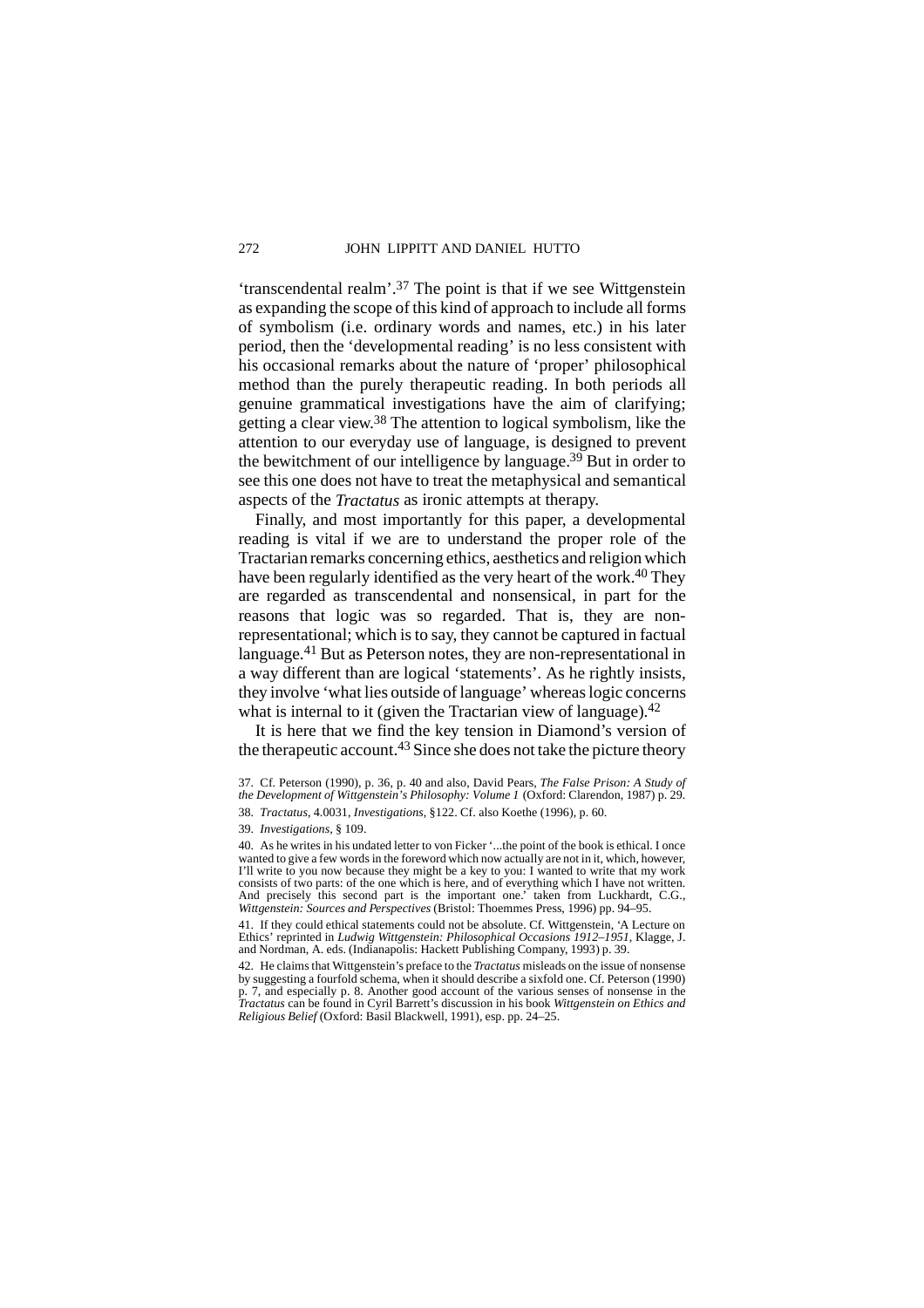to have been advanced in a serious mode she is put in an awkward position when it comes to accommodating the importance that Wittgenstein places on the ethical. She attempts to circumvent this problem by distinguishing the attractiveness of the ethical from other pieces of nonsense. She writes: 'if we read the *Tractatus* right, the upshot of the book will be different in regard to the two sorts of utterers of nonsense. The attractiveness of philosophical sentences will disappear through the kind of self-understanding that the book aims to lead to in philosophers; the attractiveness of ethical sentences will not. But if we understand ourselves, ourselves the utterers of ethical nonsense, we shall not come out with ethical sentences under the illusion that we are talking sense'.44 But if all nonsense is on a par—it is all like saying 'piggly wiggle tiggle<sup>-45</sup>—then how is it that one bit of nonsense can be more attractive than another? Her response is that we should treat ethical cases as 'cases of understanding a person as saying in his heart something that makes no sense, [as] something which we have the imaginative resources to grasp as attractive where that imaginative capacity is tied to our own capacities as moral agents'.46 This gets the general focus on our responses right, but encourages us to ask: Why does nonsense in an ethical context affect us as it does?

My proposal is that we can begin to answer this question if we convert Diamond's claim about 'imaginative resources' to a more sophisticated one about the context in which such remarks occur in concert with the nature of our responses to them.47 Such an approach fits with Wittgenstein's mature position concerning language games which relate to particular domains and the attention he demands that we give to context our activities and the roles they play in our lives. It also fits with the idea that he was aware from the first, even if only negatively, that ethical talk is not

<sup>43.</sup> The reason why Diamond as opposed to Conant is discussed here is because she explicitly deals with this issue. However, this problem will arise on any therapeutic reading.

<sup>44.</sup> Diamond (1991), p. 74.

<sup>45.</sup> Diamond (1991), p. 60.

<sup>46.</sup> Diamond (1991), p. 84, cf. also p. 80.

<sup>47.</sup> Diamond shows, persuasively, how the later Wittgenstein's attention is focused on the use and context of ethical remarks, in response to Lovibond's attempt to read him as a 'moral realist' in her paper 'Wittgenstein, Mathematics and Ethics: Resisting the Attractions of Realism' in Hans Sluga and David Stern (eds), *Cambridge Companion to Wittgenstein* (Cambridge: Cambridge University Press, 1996) §§VI, VII. esp. pp. 248–249.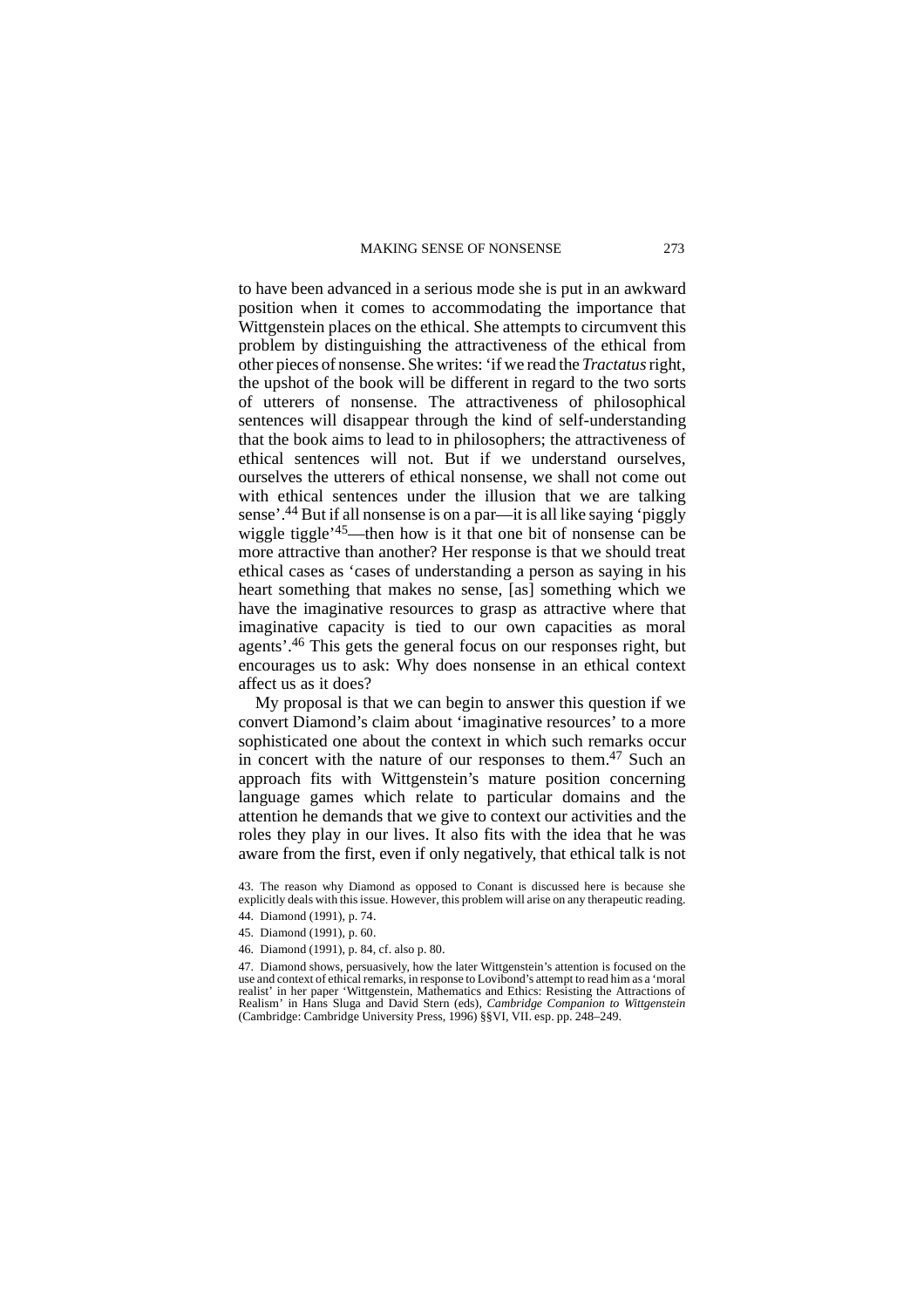a form of 'factual discourse'. For example, the fact that he regarded ethical remarks as strictly 'nonsensical'—given a Tractarian theory of sense—but nonetheless important, was a vital, if only partial, insight into the essence and function of ethical language.

I agree with Diamond that to think Wittgenstein was suggesting that there could be ethical 'doctrines' or 'propositions' would be *very* poor. However, what we should not lose sight of is that her reading also rules out a more sophisticated understanding of the ethical remarks; one which ties in with Wittgenstein's evolving conception of language. This is consistent with the idea that there is a genuine tension in his early writings. He was committed, given his views at the time, to the idea that there were 'profound forms of nonsense' because of the framework theory of sense with which he was working (as contrasted with the case of nonsense with respect to logic which was not profound—just confused). As his 'imposed conception' of the essence of language faded, certain arenas of discourse needed no longer be regarded as nonsensical merely because they lie outside the bounds of the factual. Nevertheless, their profundity remains. Ethics remains as important as ever and logic, which was the transcendent basis of factual language, is replaced by forms of life which are 'given'48 as the ground for our linguistic practice. But seeing *this* kind of continuity in his thought is ruled out by a reading that doesn't first allow us to take the 'picture theory' seriously.49 And it is only against this background that we can make sense of the idea that there is something about the ethical, which sets it apart from other kinds of 'nonsense': something which is worthy of further investigation and explication. That Wittgenstein was prepared to allow for the existence of profound forms of nonsense in his early work is vital to an understanding of the man and what he found important.

Does this indicate the therapeutic reading is wholly misguided? No. The continuity thesis which is part of such a reading is both exciting and important for a proper understanding of Wittgenstein's writings. The argument of this section has only been that in its

<sup>48.</sup> *Investigations*, p. 226.

<sup>49.</sup> Interestingly, Diamond too emphasises this connection to his later approach. She writes 'I mean this to sound *not terribly far* from the *Tractatus* view of ethics' (Diamond, 1996, p. 252). But despite elsewhere making the case that we must take seriously the idea that the book advances no doctrines, in this context, she tellingly begins to speak of the *Tractatus* 'view'; its 'ideas'; its 'conceptions' and what it 'argues' (pp. 252–253).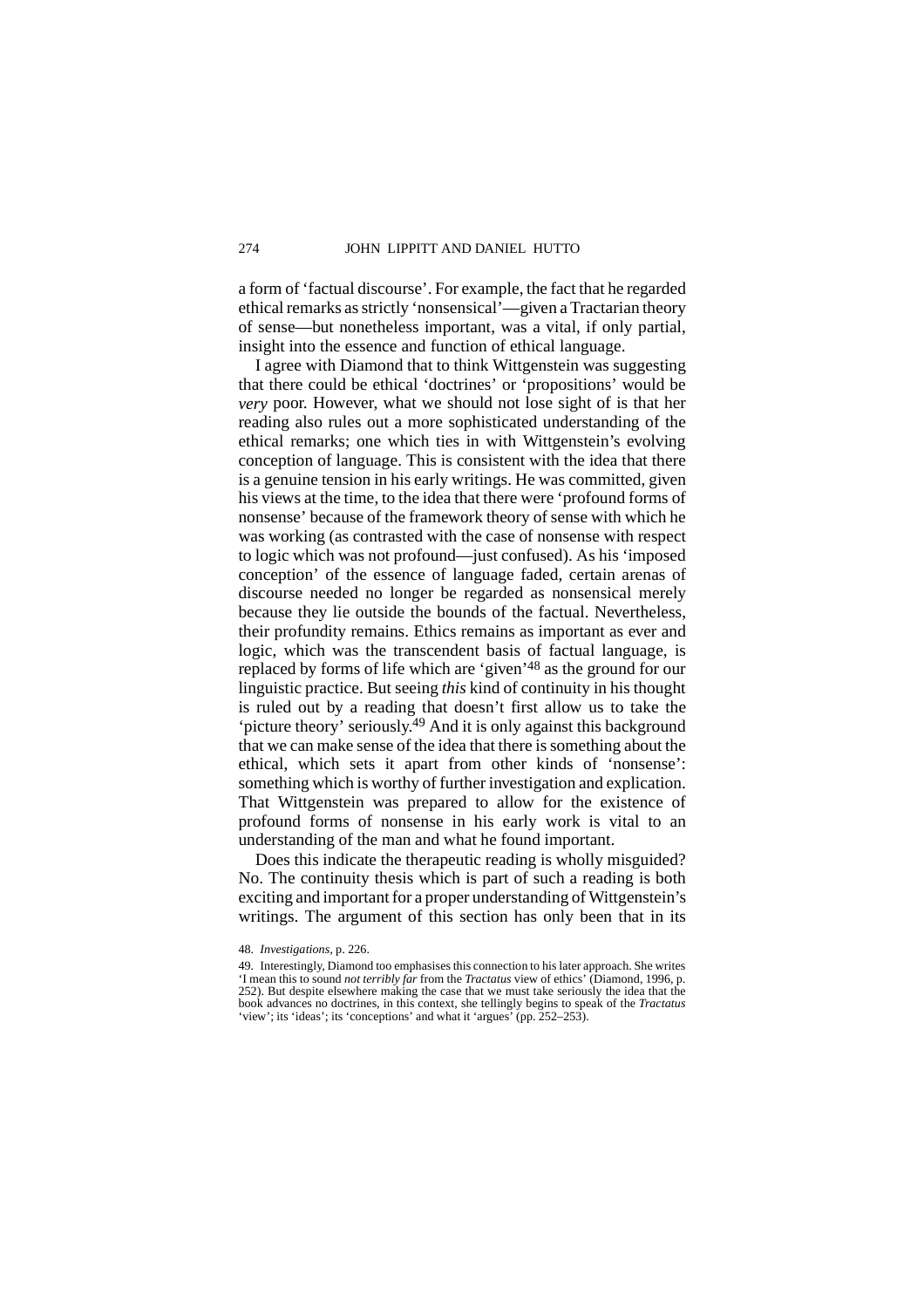strongest form such a reading threatens a proper, developmental understanding of his thought. When we consider the links *and* breaks between different areas of the early and later writings, it becomes clear that it is a mistake to think that all that is regarded as nonsensical in the *Tractatus* can be treated alike.50

By adopting the developmental reading we are able to both respect the importance of his remarks concerning philosophical method while, at the same time, making sense of his changing views on the scope of 'nonsense' in a way which emphasises the continuity of his view about the importance and unique function of ethical language. Furthermore, recasting our approach in this way reveals a much more interesting link between the way Kierkegaard and Wittgenstein understood the ethical and the religious. For example, in Wittgenstein's conversation with Waismann he explicitly drew the connection between their work in the following way: 'All we can say can *a priori* be only nonsensical. Nevertheless we dash ourselves against the boundaries of language. Kierkegaard also had seen this throwing oneself and even described it in a very similar way (as throwing oneself against a paradox).<sup>51</sup> We can see Kierkegaard and Wittgenstein as both deeply concerned to understand the particular forms of life which give ethical and religious language games their sense.

#### IV

To expand upon this in Kierkegaard's case, recall that what is supposed to be 'nonsensical but significant' here is the 'absolute paradox' of the Christian incarnation. This section of the paper aims to argue the following. Firstly, I shall show how Conant takes the strategy of Kierkegaard's *Concluding Unscientific Postscript* to be ironic, culminating in the allegedly nonsensical account of the absolute paradox. Secondly, I shall argue that we can take on board his illuminating suggestion that the *Postscript*, rather than

<sup>50.</sup> As Koethe writes 'we should expect this attitude towards [the domains regarded as nonsensical] to persist beyond the *Tractatus*. If on the other hand, their construal as nonsensical in the *Tractatus* is an artifact or consequence of the picture theory, then we should expect such concepts and discourse to survive the abandonment of that theory and to occur in his later writings in ordinary, unconceptualised forms.' Koethe (1996). p. 39). I think, as does Koethe, that it is the second scenario which is realised in all cases.

<sup>51. &#</sup>x27;Wittgenstein's Lecture on Ethics, Part II: Notes on talks with Wittgenstein', Waissman, Frederick. Mon. 30th, December, 1929 (at Schlick's) *Philosophical Review*, (1965), p. 13.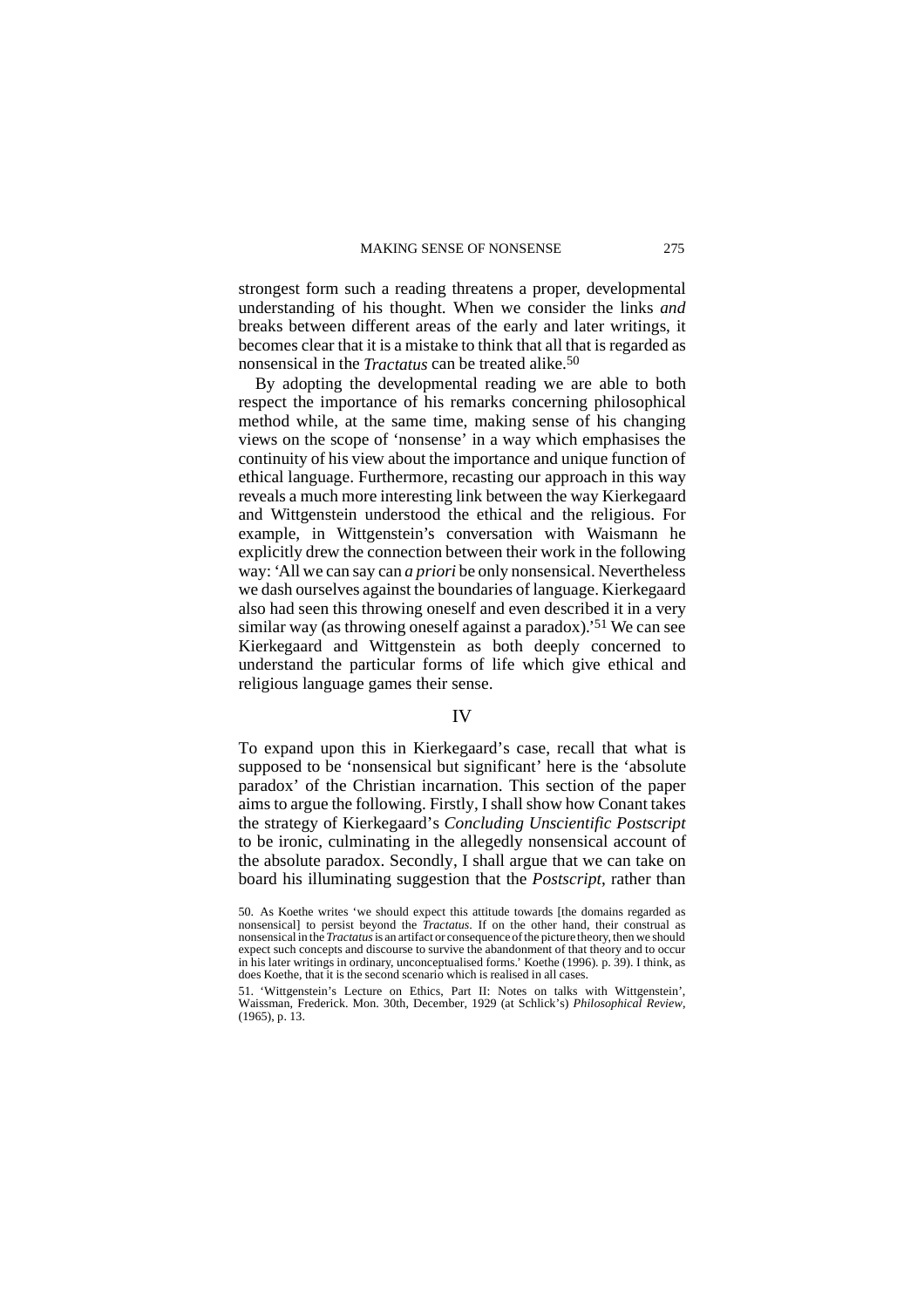advancing original theses, offers us 'grammatical remarks' which function as reminders of what we already knew (but had forgotten, or had become confused about). However, we can do this without committing ourselves to the view that any of these reminders are themselves nonsensical.52 Finally, and relatedly, I shall offer a more detailed discussion of Climacus's<sup>53</sup> account of the absolute paradox, concluding that there is no good reason to view this, in particular, as being, or intended to be, simple nonsense. Conant's view rests upon an inappropriate reading of Climacus through the lenses of an austere view of nonsense derived from the *Tractatus*. Moreover, he also overlooks the significance of the later Wittgenstein's recognition that the limits of sense are determined with respect to the language games appropriate to different forms of life.

Conant argues that the *Postscript* forwards no doctrine; no 'teaching that we can quote approvingly'.54 Despite appearing to offer 'an elaborate argument in support of a substantive conception of Christianity and a conception of the kind of truth that is appropriate to it',<sup>55</sup> in the Appendix Climacus indeed denies having any 'opinions'. Taking this to mean that he advances no doctrines, Conant notes that Climacus then immediately revokes the text: 'what I write contains the notice that everything is to be understood in such a way that it is revoked [*tilbagekaldt*], that the book has not only an conclusion [*Slutning*] but has a revocation [*Tilbagekaldelse*] to boot.' (CUP 619)<sup>56</sup> However, he continues, 'to write a book and revoke it is not the same as refraining from writing it' (CUP 621). Why? Conant's answer trades on Climacus's

52. I am grateful to Anthony Rudd for discussion on this point.

53. Johannes Climacus is the pseudonymous author of the *Philosophical Fragments* and *Concluding Unscientific Postscript*.

54. Conant (1993), p. 202.

55. Ibid.

<sup>56.</sup> Quotations from the *Postscript* are from the translation by Howard V. and Edna H. Hong (Princeton: Princeton University Press, 1992). In the above quote, I have amended the translation slightly. The Hongs have 'end', rather than 'conclusion', for *Slutning*; but Climacus is clearly referring back to the section immediately preceding the Appendix, headed *Slutning* in the Danish, and translated there as 'Conclusion' by both the Hongs and by Swenson and Lowrie in the older translation. For a more detailed account of Conant's view of the significance of Climacus's revocation in what he takes to be the ironic strategy of the book, and an argument in favour of an alternative reading, see John Lippitt, 'A funny thing happened to me on the way to salvation: Climacus as humorist in Kierkegaard's *Concluding Unscientific Postscript*', in *Religious Studies* 33 (1997), pp. 181–202.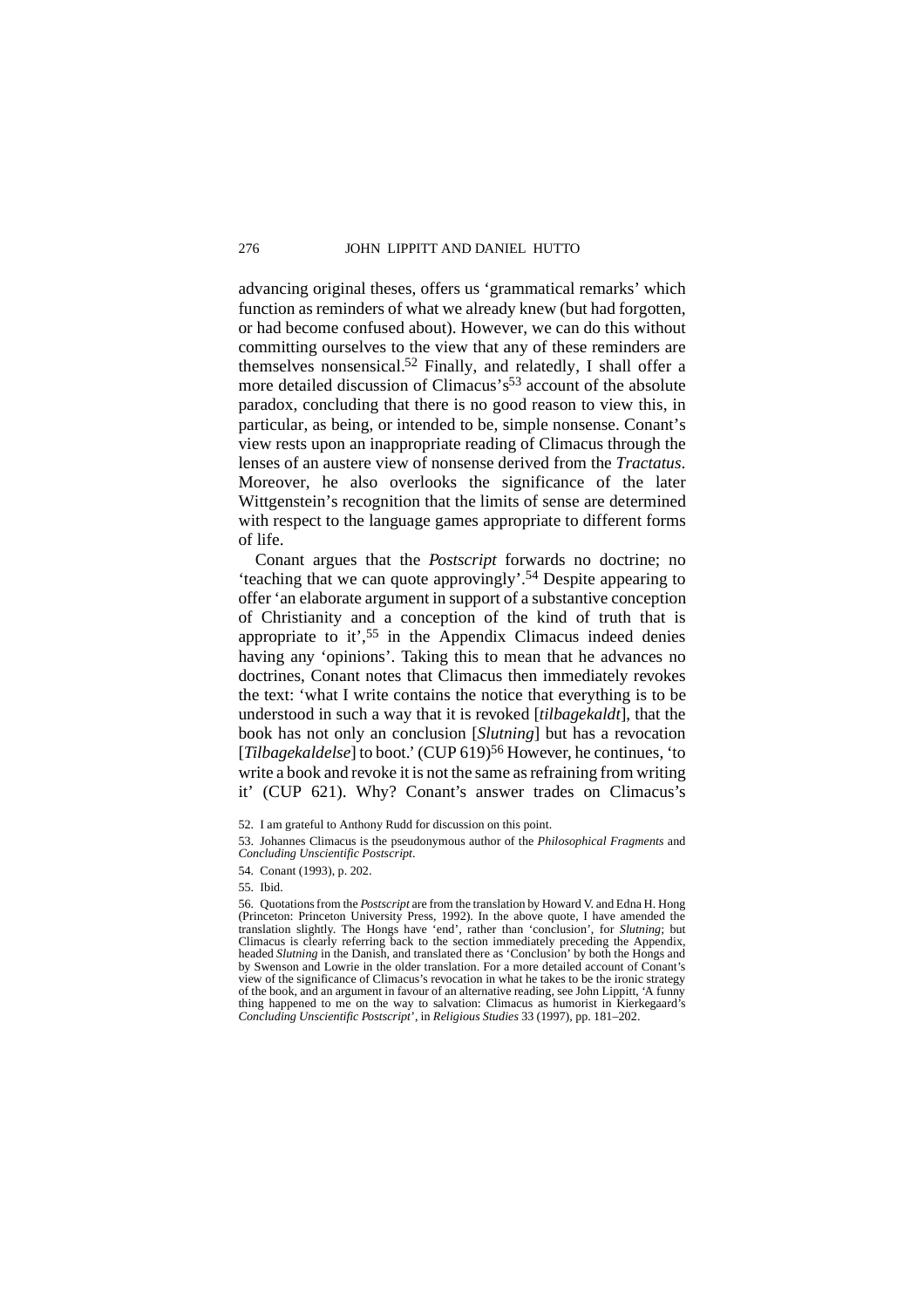description of himself as a 'humorist', in that, seizing upon the link the *Postscript* makes between humour and 'contradiction' [*Modsigelse*], he concludes that Climacus, *qua* humorist, aims to 'bring out the ludicrousness of certain contradictions ...particularly ...[those that] arise when the neo-Hegelian speculative philosophers of his day attempt to comprehend and clarify the nature of Christianity'.57 'The humour of Climacus's doctrine', Conant asserts, 'is that it gradually subverts any possible hope for a ground upon which the integrity of a distinction between the absurdity of the paradox and mere nonsense could be drawn'.58 This is because, according to Conant's account, the *Postscript* moves from propositions which can be given a clear sense (provided that we understand that their meanings are dependent upon a specifically religious context), through those which 'teeter on the brink of sense'59 (where mere truisms are presented as philosophical theses) to sheer nonsense: the 'affirmation of objective absurdity'<sup>60</sup> found in the 'absolute paradox'.<sup>61</sup> According to Conant, Climacus's 'argument' culminates in a claim that 'from the standpoint of objective thought, the object of faith must be maximally indigestible to reason'.62 But as he notes, Climacus also says that the believer 'cannot believe nonsense against the understanding ...because the understanding will penetratingly perceive that it is nonsense and hinder him in believing it'. (CUP 568) Underlying such claims, Conant argues, must be the idea that the believer *retains* his understanding; for it is precisely this which enables him to distinguish between 'the objective absurdity of Christian doctrine and less repulsive forms of nonsense ...Climacus's analysis therefore commits him to a distinction between mere absurdity and 'objective absurdity'—a category of deep nonsense which is supposed to be qualitatively more repellent to reason than ordinary nonsense'. $63$  But this view is itself nonsense. We cannot 'rank incomprehensible "thoughts" by the

- 58. Conant (1989), p. 261.
- 59. Conant (1993), p. 223n85.
- 60. Ibid.
- 61. For the clearest account of which sections are supposed to be which, see Conant (1993).
- 62. Conant (1993), p. 215.
- 63. Ibid.

<sup>57.</sup> Conant (1993), p. 203.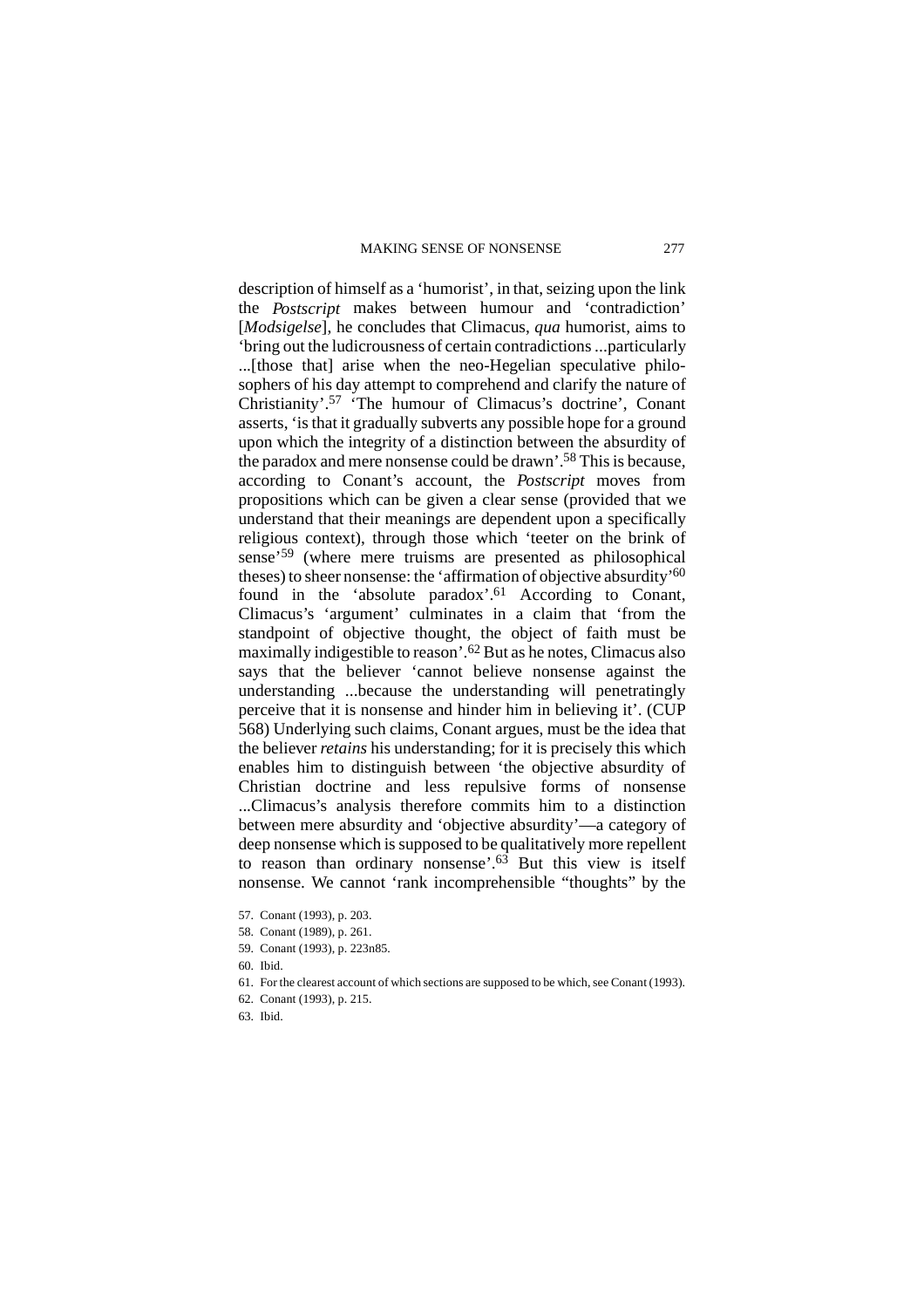degree of their absurdity'.<sup>64</sup> There is no way that we can judge one nonsensical statement to be *more* nonsensical than the latter, since nonsense does not come in 'a spectrum of degrees'.65 Hence Conant damns virtually all previous commentators for having totally overlooked the 'incessant activity of irony' in the *Postscript*, and the significance of the fact that the book is revoked.66 Hence his final conclusion that what appears to be the doctrine of the book turns out to be a pseudo-doctrine. Like the *Tractatus*, the *Postscript* is, on this reading, a ladder which can be thrown away once we have climbed up it. Climbing up it involves eagerly following Climacus through each stage of his thoughts, eventually realising that this culminates in his speaking nonsense. Once we have seen this, and thus recognised that Climacus gets himself embroiled in precisely the kind of confusions to which we ourselves are susceptible, the book has served its purpose, having had a curative and therapeutic effect.67

I do not wish to deny that Conant notes important, interesting features of the *Postscript*, such as that what appear to be theses are actually akin to 'grammatical remarks'.<sup>68</sup> But  $\overline{I}$  do not hold that the 'absolute paradox' is intended to be nonsense.<sup>69</sup> Conant suggests that there is no sense in claiming a paradox to be 'absolute'. If as Climacus indeed claims—Christianity requires us to believe 'dialectical contradictions', then this, he argues, is utter nonsense, since a contradiction is contentless: there is no 'it' to believe. Against this view, I shall argue that this objection misunderstands

64. Ibid.

65. Ibid.

66. The 'incessant activity of irony' is a phrase Climacus uses in reference to his *Philosophical Fragments*. In the *Postscript*, he criticises the earlier book's only reviewer, accusing him of having given the misleading impression that the book was 'didactic' (CUP 275n), whereas its content is really—as we shall shortly see—a series of *reminders* of Christianity's traditional teachings. Conant clearly thinks this description applies to the *Postscript* too.

67. This depends upon assuming that Climacus's revocation plays the same role as Wittgenstein's 'throwing away the ladder'. For what is, I argue, a more plausible reading of the revocation, see Lippitt (1997).

68. A similar point has been made by Stanley Cavell. See his 'Kierkegaard's *On Authority and Revelation*', in Josiah Thompson (ed.), *Kierkegaard: A Collection of Critical Essays* (Garden City: Doubleday, 1972), p. 380.

69. Note that several writings written under Kierkegaard's own name suggest that he held the same view as his pseudonym Climacus. See, for instance, *Soren Kierkegaard's Journals and Papers*, ed. and trans. Howard V. and Edna H. Hong, Vol. 1 (entries 7, 9–12) and 6 (entries 6598–6601) (Bloomington: Indiana University Press, 1967 and 1978 respectively), and Lippitt (1997), p. 188–90.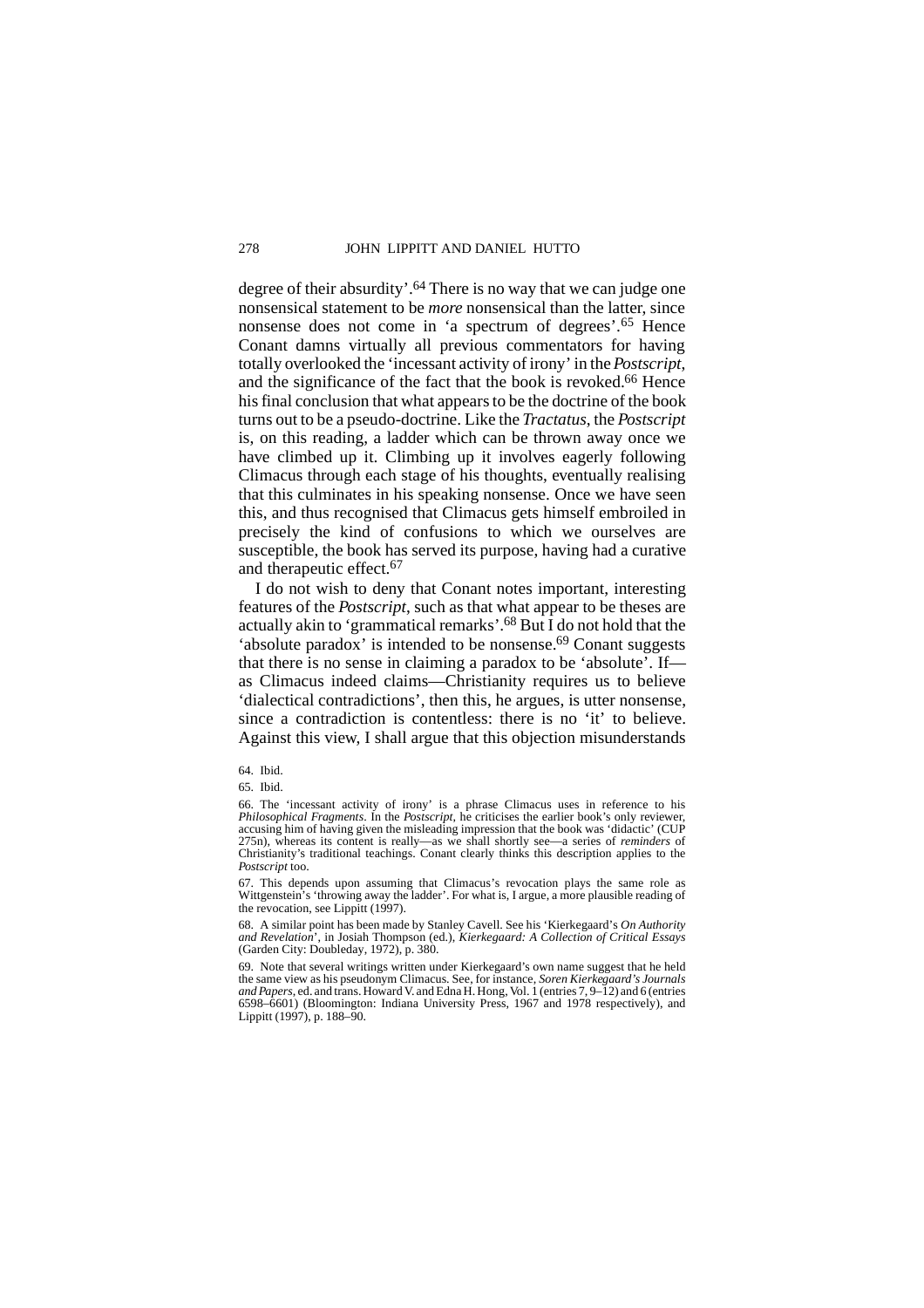the ways in which Climacus uses such terms as 'contradiction', 'paradox' and 'the absurd'. It overlooks the Hegelian context in which the *Postscript* was written, and the fact that Climacus follows Hegel in using terms such as 'contradiction' extremely broadly.70 Closer attention to Climacus' *uses* of these terms, and particularly paying careful attention to how the term 'absolute paradox' is used in *Philosophical Fragments*, the text in which the idea is discussed in most detail, will show how describing something as 'absolutely' paradoxical can make sense.<sup>71</sup>

Much scholarly ink has been spilled over whether the absolute paradox is supposed to be a logical contradiction.<sup>72</sup> I shall not cover this ground again in detail here, but simply make some observations about Climacus's uses of the terms 'contradiction', 'paradox' and 'the absurd'. It is clear from this use that Climacus does not intend 'contradiction' to be construed as narrowly as Conant assumes. For instance, Climacus considers 'the comic' to be based upon 'contradiction', but amongst the examples he gives to justify this claim is a man falling into a cellar because he is gazing upwards at a shop window display. Climacus claims that 'the contradiction is in the movement, the upward direction of the head and gaze and the underground direction down into the basement' (CUP 516n). Manifestly, there is no logical contradiction involved here, and such is the case in the vast majority of Climacus's examples. As several commentators have suggested, a better English word would perhaps be 'incongruity'73 or 'tension'. But such a usage of 'contradiction' should come as no surprise when we bear in mind the Hegelian context within which Climacus was writing, and the above-mentioned broadness of Hegel's use of the term. (For

<sup>70.</sup> I do not wish to claim that Climacus follows all of Hegel's uses; simply that his usage is far broader than that of a contemporary logician.

<sup>71.</sup> It is worth noting that although it is in *Fragments* that the most detailed account of the absolute paradox is to be found, Conant's account focuses almost exclusively upon the *Postscript*.

<sup>72.</sup> For a more detailed argument than I have space for here towards the conclusion that it is *not* a formal contradiction, see Evans, 1992, chapter 7. A similar line is taken by several other commentators, for example Merold Westphal, *Becoming a self: a reading of Kierkegaard's Concluding Unscientific Postscript* (West Lafayette: Purdue University Press, 1996) and Steven M. Emmanuel *Kierkegaard and the concept of revelation* (Albany: State University of New York Press, 1996).

<sup>73.</sup> Though this brings with it its own problems in relation to the comic, which Kierkegaard commentators tend to overlook. See John Lippitt, 'Humour and incongruity', in *Cogito* 8– 2 (1994), pp. 147–53.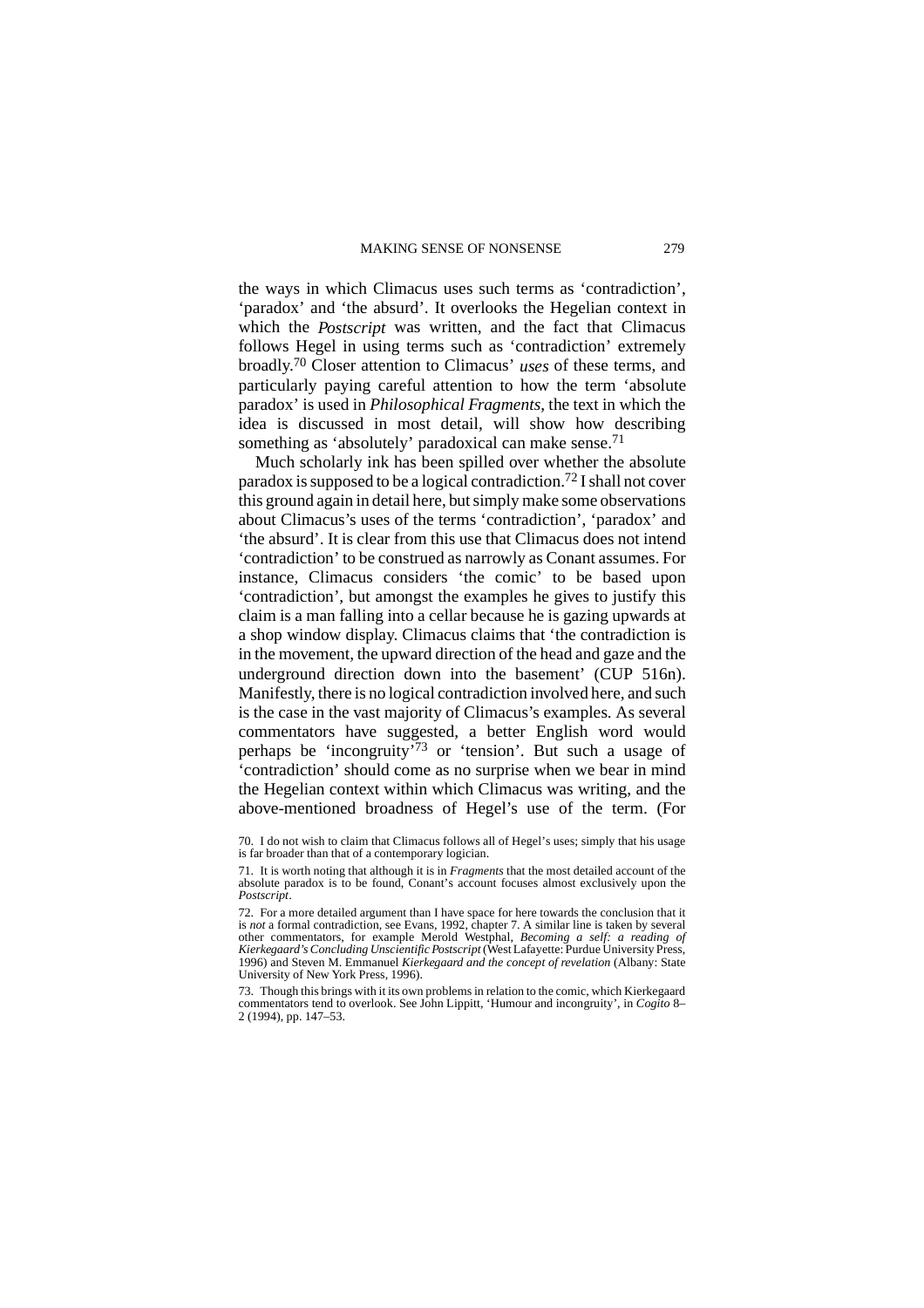instance, Hegel refers to nature as a contradiction.<sup>74</sup>) Merold Westphal draws out three aspects of Climacus's talk of 'contradiction'. As well as the incongruity point above, many of the contradictions referred to are 'existential rather than epistemological',75 such as that between a tutor wanting her students to do well on her exam, but also feeling obliged to give genuine, honest marks. Given the importance that the *Postscript* ascribes to 'subjectivity' in orienting oneself to ethical and religious questions, this dimension should not be overlooked. Finally, where contradiction *is* intended epistemically, Westphal argues that 'it lies in the incongruity between the content of a particular belief and a larger frame of reference that excludes that belief but whose normative credentials are open to question'.76 We shall shortly see the importance of this final point.

The term 'paradox' is also used in a way which stops short of nonsense. The absolute paradox is indeed identified with 'the absurd', and the absurd is said to be that 'God has come into existence in time... as an individual human being' (CUP 210). But this is said not to be absurd *per se*, but absurd from the standpoint of 'objective reflection' (cf. CUP 210). And a major point of the *Postscript* is to explain why we should not approach ethical and religious issues by means of 'objective reflection'.

Once we understand Climacus's usage of these terms, we can see that to ask someone in faith to affirm a 'contradiction' is not to ask them to embrace simple nonsense. It is to ask them to have faith despite an apparent tension or incongruity in the *object* of faith. But someone may still want to ask: can we coherently talk about the *absolute* paradox? Wherein lies its 'absoluteness'? In an attempt to answer this question, let us turn to the most extended discussion of the absolute paradox in the Climacus writings.

The term is introduced in Chapter 3 of *Philosophical Fragments*. 77 Climacus describes as 'the ultimate paradox of

75. Westphal (1996), p. 181.

76. Ibid.

<sup>74.</sup> See G. W. F. Hegel, *Philosophy of Nature*, trans. A. V. Miller (Oxford: Clarendon Press, 1970), pp. 17–22; cited in C. Stephen Evans, *Passionate Reason* (Bloomington: Indiana University Press, 1992), p. 191.

<sup>77.</sup> Soren Kierkegaard, *Philosophical Fragments*, trans. Howard V. and Edna H. Hong (Princeton: Princeton University Press, 1985). All subsequent references will be to this translation.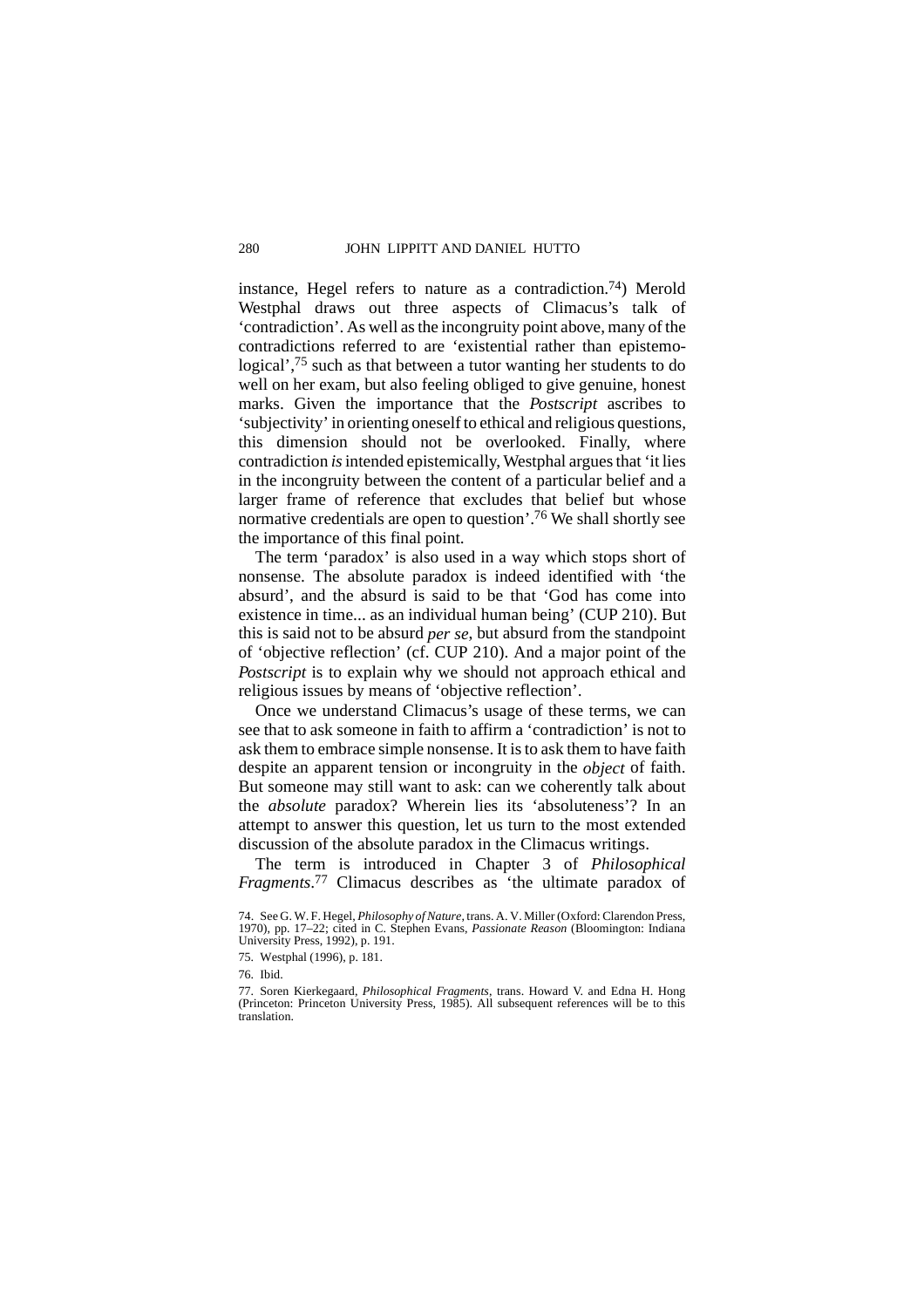thought: to want to discover something that thought itself cannot think' (PF 37). Against this background, the (human) understanding is described as colliding with 'the unknown' (PF 39); an unknown which Climacus labels 'the god [*Guden*]' (PF 39) and 'the *absolutely* different' (PF 44, my emphasis). The understanding seems ambivalently related to this unknown: 'the understanding does not go beyond this; yet in its paradoxicality the understanding cannot stop reaching it and being engaged with it' (PF 44). The idea seems to be that the understanding has imperialistic<sup>78</sup> ambitions, and aims to go beyond its capabilities. We may delude ourselves into thinking that we have got a handle on 'the unknown', but this is indeed a delusion, since 'the understanding cannot even think the absolutely different' (PF 45). Not that that stops it from trying. The understanding's reaching beyond what it can legitimately make its own leads it into the realm of fantasy. We create gods which are, ultimately, in our own image. In inventing its gods, the understanding continually confuses what is *absolutely* different with what is only *relatively* different. (This is because anything we could know, or even 'think', cannot, by definition, be *absolutely* different from the human understanding.) Any god we can *imagine* is merely a fantastic creation of our own minds, and thus not the god of Climacus's thought-experiment, who is 'the unknown', the 'absolutely different'.79

The central point to note is that at the heart of this argument is God's *alterity*: the idea that God is radically other than the human. It is precisely this that figures such as Feuerbach ('all theology is anthropology') and the Danish Hegelians had denied, and which Climacus wants to insist upon as being an indispensable part of Christian teaching. This is the first sense of 'absolute': the *absolute otherness of God*.

At the end of each chapter of *Fragments,* a rather humourless interlocutor appears. In chapter 3, the interlocutor angrily asks why he should be concerned with 'a caprice so curious or so ludicrous that it probably has never occurred to anyone and, above all, is so unreasonable that I would have to lock everything out of my

<sup>78.</sup> I owe this term to Evans. See Evans (1992), *passim*.

<sup>79.</sup> Such talk of 'the god' recalls negative theology, and perhaps D. Z. Phillips' 'hidden God'; cf. his claims that 'mystery is bound up with the very grammar of our notion of God' (D. Z. Phillips, *Faith After Foundationalism* (Oxford: Westview Press, 1995), p. 279).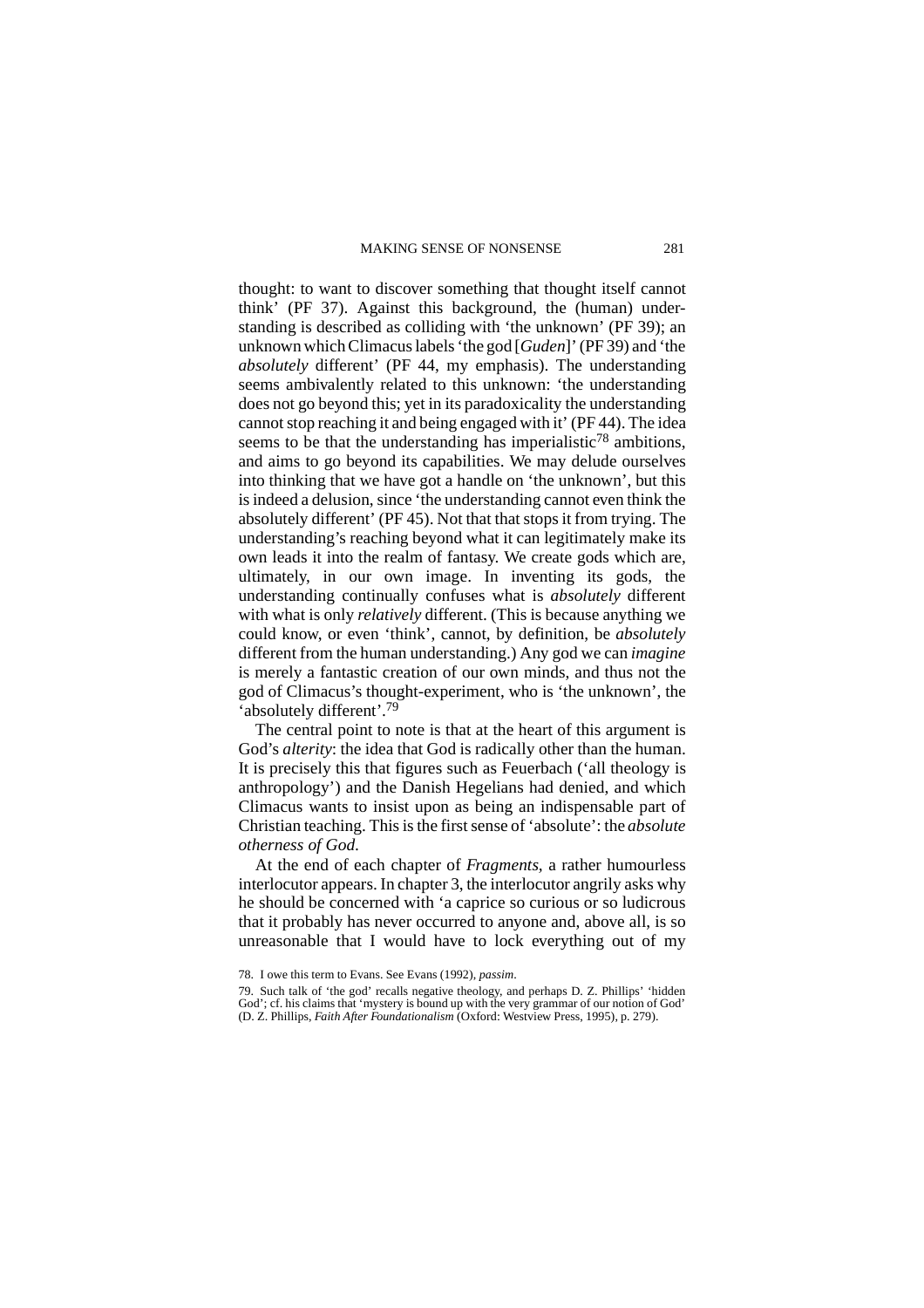consciousness in order to think of it' (PF 46). Climacus replies: 'This is exactly what you have to do, but then is it justifiable to want to keep all the presuppositions you have in your consciousness and still presume to think about your consciousness without any presuppositions?' (PF 46). Climacus's account seems ludicrous to the interlocutor because he holds certain assumptions which he does not *recognise* as assumptions. Which?

These assumptions relate to *revelation*. *Fragments* is in large part an attempt to clarify the grammar of the Christian concept of revelation, and how a world-view which has revelation as its distinguishing feature differs from various views Climacus labels 'immanent' and 'Socratic'. A vital part of the difference lies in the view of the power of the human understanding to cope with its existential plight. For Socrates, the truth we need is 'within' us, and can be attained through recollection. For Christianity, by contrast, we are radically separated from God through our state of sin: a state characterised by hubris, disobedience to God and an inappropriate desire to be as God. For this reason, it is claimed, God needed to intervene in human history to bring about 'the condition' needed for our salvation. Climacus implies that the interlocutor has not taken on board the full ramifications of this outlook. How so?

One point overlooked by Conant is that Climacus talks about the 'absolute difference' between God and man not solely in terms of the metaphysics of incarnation, but in terms of the concept of sin. Here is the passage: 'Thus the paradox becomes even more terrible, or the same paradox has the duplexity by which it manifests itself as the absolute—negatively, by bringing into prominence the absolute difference of sin, and positively, by wanting to annul this absolute difference in the absolute equality' (PF 47). God is without sin; humanity is sinful, and requires God's intervention. What the interlocutor has failed to take on board is this dimension of the 'absolute' difference between God and man. It is one which imports both epistemic and practical standards which are—from the point of view of 'immanence'—new. Revelation radically challenges our view of ourselves and our capabilities, and as such is 'the strangest thing of all' (PF 101). This is because it violates what we had previously thought about ourselves, including both the capabilities of our understanding and the worthiness of our lives. In Emmanuel's words, 'revelation is not absurd or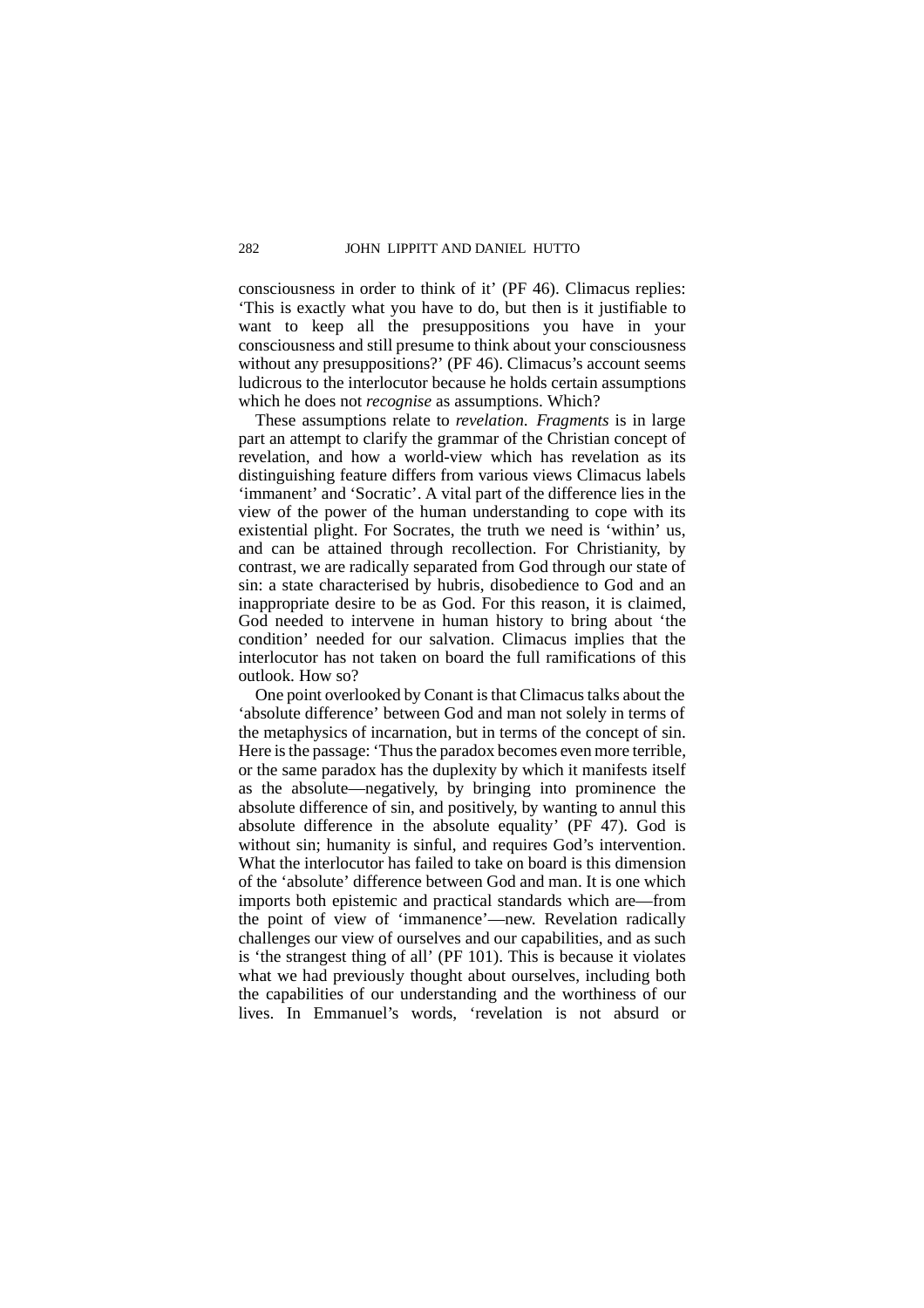paradoxical in the sense that it violates fundamental principles of logic, but in the sense that it disturbs our common sense view of ourselves and our values'.<sup>80</sup> It is vital to realise that this is no merely intellectual problem. Remember Conant's claim: that there is no ground on which the distinction between the absolute paradox and mere nonsense could be drawn. I have argued elsewhere that the distinction is the *existential allegiance* which the paradox demands.<sup>81</sup> We see here how far-reaching this allegiance is. According to Christianity, we are—without God—in a far worse position than we realised. In Gordon Kaufmann's words, 'Revelation, if it is revelation, judges us and our standards; we are in no position to judge it'. $82$  In other words, beliefs such as that are the *criteria*, not the object, of assessment.<sup>83</sup> According to Climacus, this idea of revelation meets with either 'faith' or 'offence'. We can now see *why* the absolute paradox appears offensive: because it requires us to rethink both the limitations of human understanding, and also what kind of beings we are. (It demands of me that I should see myself as a sinner, unable to save myself, and thus in need of a divine saviour.) What Conant doesn't seem to take on board is that one of *Fragments*' central themes is that the Christian faith, in Robert C. Roberts' words, 'transforms any concept of rationality that we may start with' and that thus 'Christians carry on their lives by a set of *epistemic and practical* standards that presuppose the incarnation for the knowledge of self and situation and *telos*'.84

## V

This is the grammar of revelation of which Climacus is aiming to remind us. As Conant rightly sees, these are indeed 'grammatical remarks': in reminding us of what Christianity teaches, Climacus is not saying anything new, but rather uttering 'old-fashioned orthodoxy' (CUP 275n). Yet rather than the absolute paradox being

<sup>80.</sup> Emmanuel (1996), p. 49.

<sup>81.</sup> Lippitt (1997).

<sup>82.</sup> Gordon D. Kaufmann, 'Philosophy of religion and Christian theology', in *Journal of Religion* 37 (1957), p. 238; cited by Emmanuel (1996), p. 50.

<sup>83.</sup> Cf. D. Z. Phillips, 'Religious beliefs and language games', in his *Wittgenstein and religion* (Basingstoke: Macmillan, 1993), p. 65.

<sup>84.</sup> Robert C. Roberts, in a review of Evans (1992), in *Faith and Philosophy* 11–3 (1994), p. 498, my emphasis.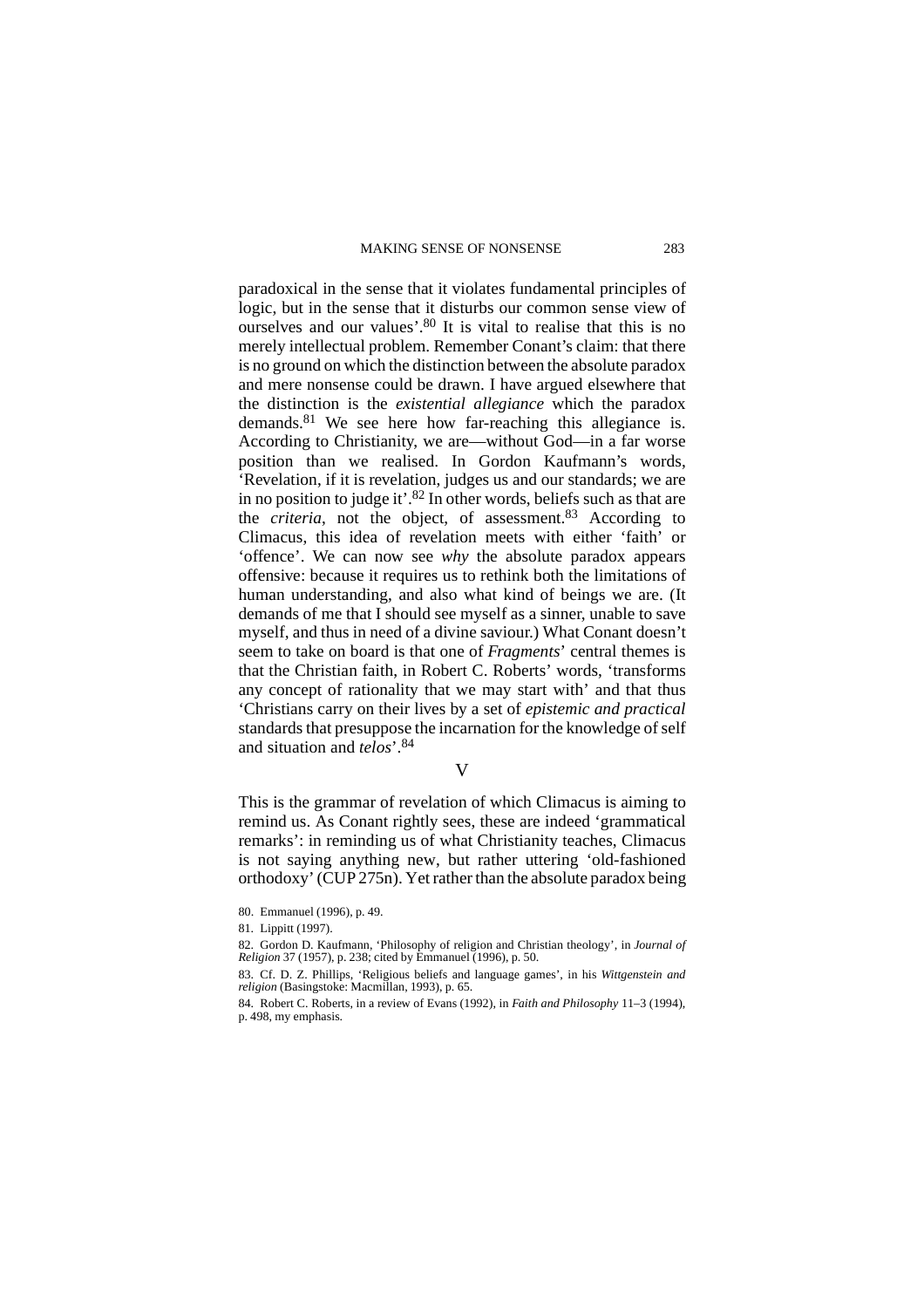intended to be seen as simple nonsense, I have argued that one can find in the Climacus writings a meaningful sense which can be given to the use of the term in a Christian life. It refers, firstly, to the 'absolute difference'; the radical otherness, of God. Secondly, it draws our attention to the centrality of revelation within the Christian world-view, and the radical alteration of our view of ourselves and our values that this demands.

Let us turn now to the question of what outlook would have to be in place in order to judge the 'absolute paradox' of the incarnation as simple nonsense. To do so would presuppose that the world-view available to us, and with which we aim to form such a judgment, is in order. But we have seen that this is precisely what Christianity denies. Thus we are faced with a moment of existential choice, to be embraced in faith or rejected in offence. Any justificatory reasons given would be circular. This is the sense in which Climacus' infamous 'leap' *is* a leap. But a further point is this: if the claim of the absolute paradox was simple nonsense; utter gibberish, how could we find it offensive at all? In order to do so, wouldn't we need to be able to make *some* kind of sense of it?

Some light can be shed on the above by a final comparison with Wittgenstein. In the later writings, Wittgenstein clearly recognises that what *counts* as nonsense will vary from one context to another.85 Likewise, I am suggesting that we cannot occupy a position from which we can justifiably claim that the absolute paradox is nonsense *simpliciter*. Such a move represents what Phillips has described as 'a deep philosophical prejudice', one characteristic of which is 'the craving for generality, the insistence that what constitutes an intelligible move in one context, must constitute an intelligible move in all contexts'.86

With direct reference to religious utterances, Wittgenstein, in 1937, claims:

In religion every level of devoutness must have its appropriate form of expression which has no sense at a lower level. This doctrine, which means something at a higher level, is null and void for someone who is still at the lower level; he *can* only understand it *wrongly* and so these words are *not* valid for such a person.

85. Compare Wittgenstein's remark that something could only be a blunder in a particular game. Ludwig Wittgenstein, *Lectures and Conversations on Aesthetics, Psychology and Religious Belief*, ed. Cyril Barrett (Oxford: Blackwell, 1966), p. 59. 86. Phillips (1993), p. 63.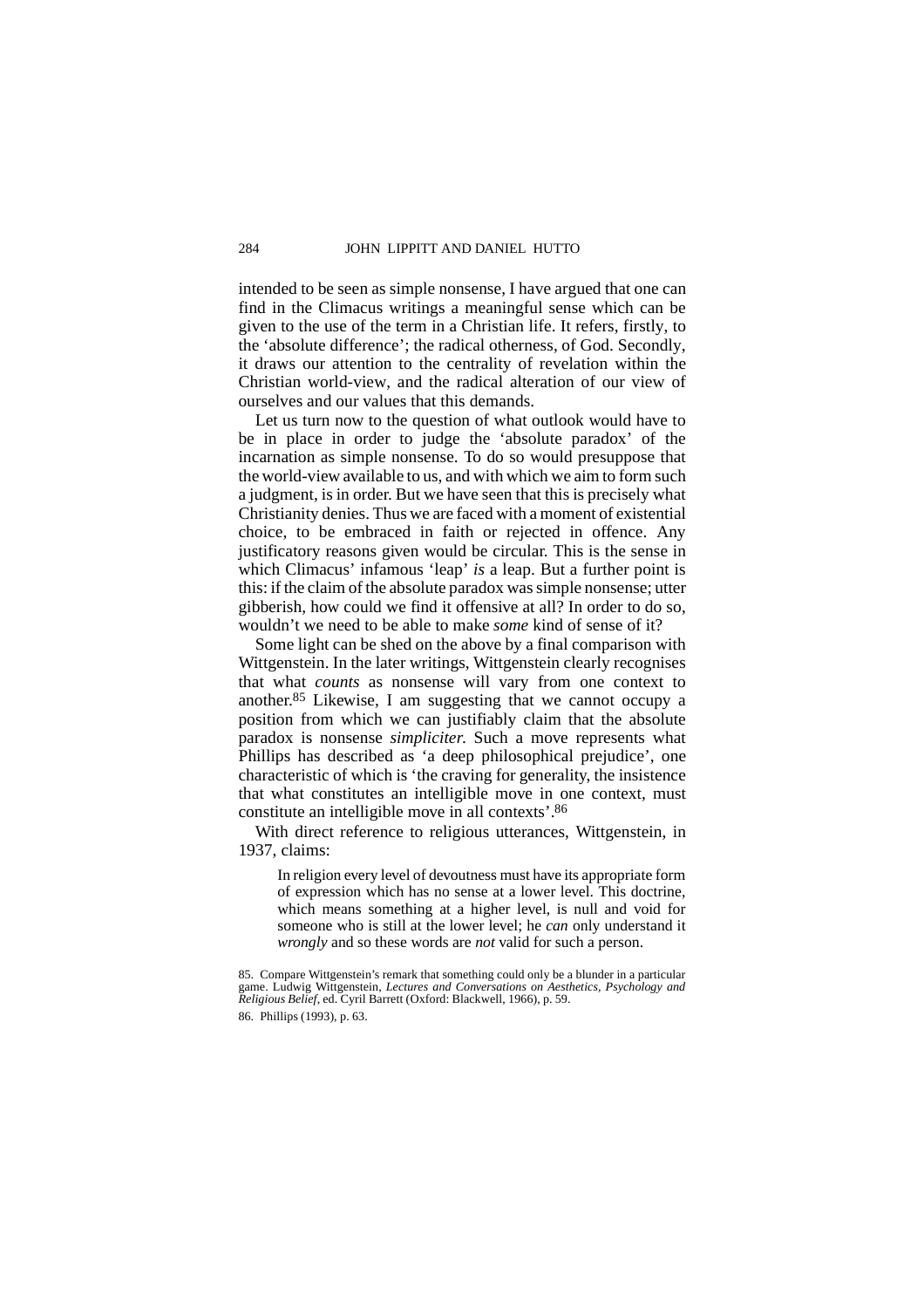For instance, at my level the Pauline doctrine of predestination is ugly nonsense, irreligiousness. Hence it is not suitable for me, since the only use I could make of the picture offered would be a wrong one. If it is a good and godly picture, then it is so for someone at a quite different level, who must use it in his life in a way completely different from anything that would be possible for me.<sup>87</sup>

There are two points to note here. First, that Wittgenstein explicitly acknowledges the possibility of different 'levels' of religious devoutness. (Note that elsewhere Wittgenstein includes Kierkegaard amongst those whom he puts at a 'higher' religious level than himself.<sup>88</sup> He remarks that 'Kierkegaard was by far the most profound thinker of the last century. Kierkegaard was a saint.<sup>'89</sup> and that 'Kierkegaard is far too deep for me... [h]e bewilders me without working the good effects which he would in *deeper* souls').<sup>90</sup> The point is that Wittgenstein acknowledges the possibility that he is unable to see something that would be more apparent to someone with greater religious sensitivity.

Second, note the talk about sense and nonsense in the above passage. The view 'which has no sense at a lower level' of devoutness 'means something at a higher level', even if the person at a lower level (such as Wittgenstein) can make no sense of it. ('These words are not valid for such a person' seems to mean, in this context, that such a person has not *appropriated* them; has not found a use for them in his life.<sup>91</sup>) This sounds like someone who would say, with Stanley Cavell, that just as 'to understand a metaphor you must be able to interpret it', so 'to understand an utterance religiously you have to be able to share its perspective'.  $92$ 

Something similar might be said about the absolute paradox. It will *appear* to be nonsense (perhaps even 'ugly nonsense'; offensive nonsense) to many. But to some, it 'means something'. This can easily be misunderstood as the claim that the Christian

87. *Culture and Value*, p. 32e.

92. Cavell (1972), p. 384.

<sup>88.</sup> Conant remarks: 'The author who seems to have most influenced Wittgenstein's understanding of the category of the religious is Kierkegaard.' (Conant (1995), p. 271).

<sup>89.</sup> Quoted by M. O'C. Drury, 'Some notes on conversations with Wittgenstein', in Rush Rhees (ed.), *Recollections of Wittgenstein* (Oxford: Oxford University Press, 1984), p. 87.

<sup>90.</sup> See Norman Malcolm, *Ludwig Wittgenstein: a memoir* (London: Oxford University Press, 1958), p. 75.

<sup>91.</sup> Compare Climacus's account of 'becoming subjective': CUP Part II, Section II, especially Chapter 1.